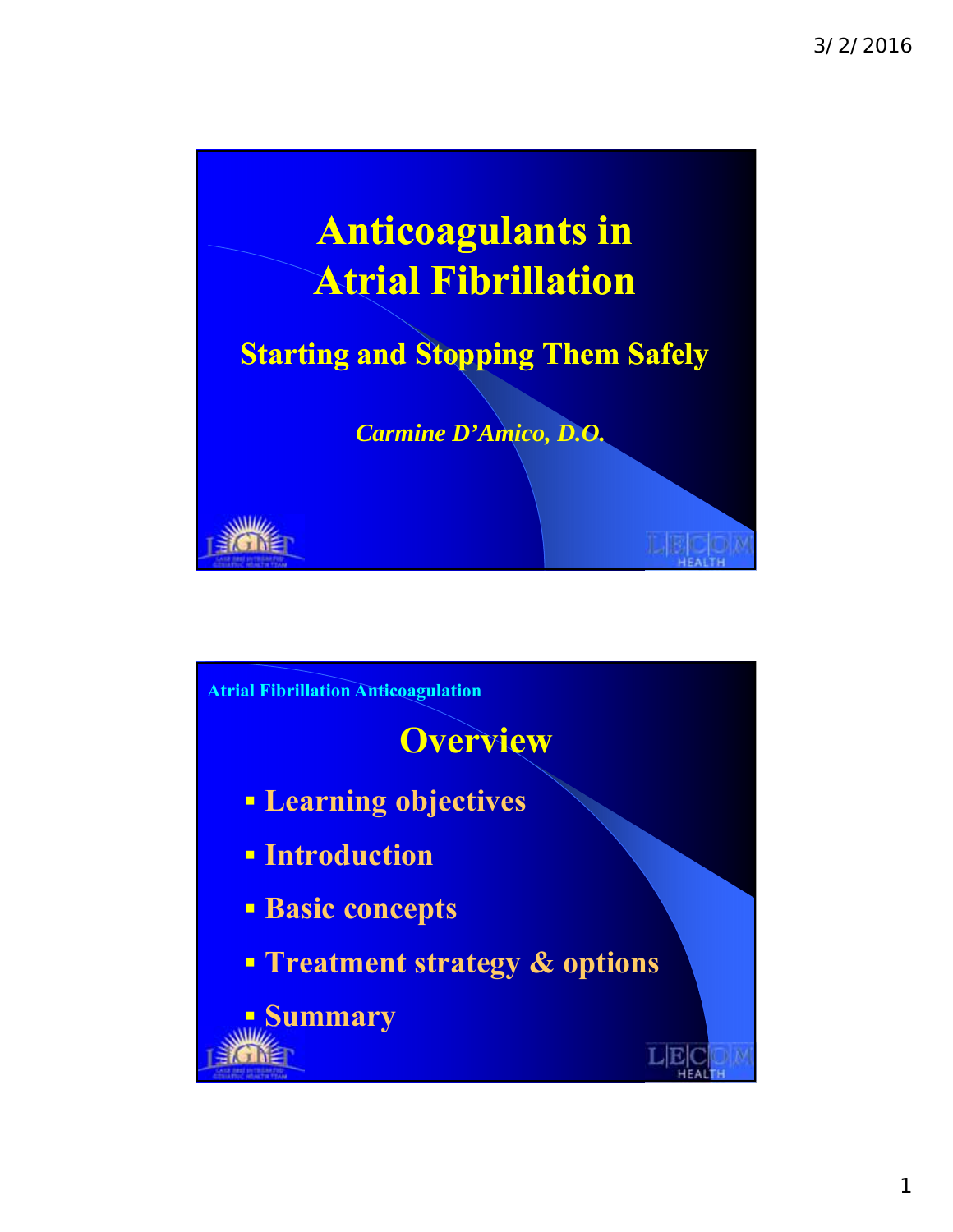# **Learning objectives**

- **1. List the major considerations to be addressed in the management of atrial fibrillation.**
- **2. Determine which patients with atrial fibrillation are appropriate candidates for anticoagulation.**
- **3. Compare and contrast the various oral anticoagulants currently available for stroke prevention in atrial fibrillation.**
- **4. Describe the adjustments in dosage or choice of oral anticoagulant that may be necessary due to changes in patients' renal or hepatic function.**

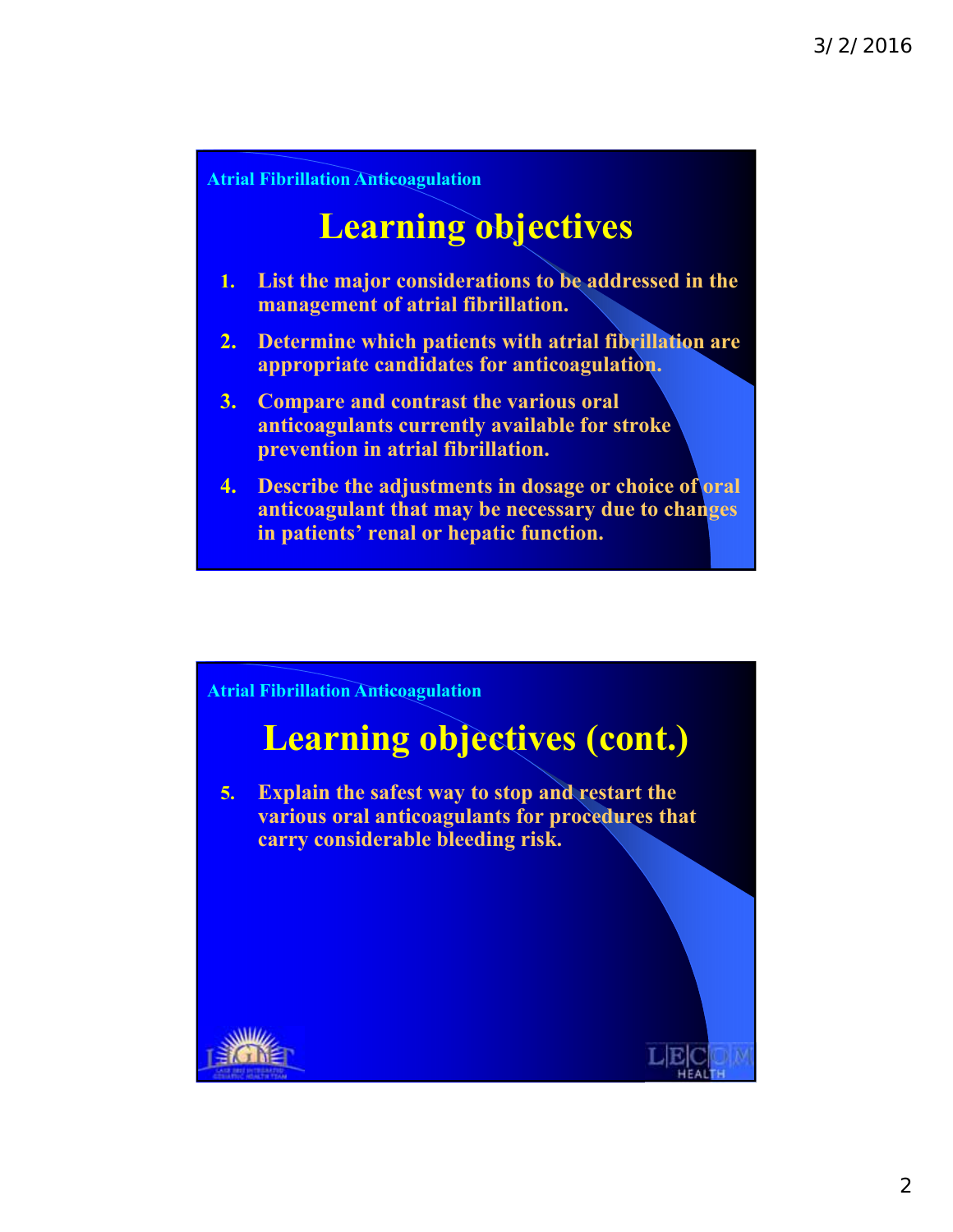

# **Introduction**

### **Atrial fibrillation (AF)** *prevalence*

- **5.2 million persons in the United States afflicted with AF (2010 data)**
- *Projected* **AF prevalence in the United States in 2030: 12.1 million**
- **Increases with age**
	- **0.1% of adults younger than 55 years**
	- $\sim$  **50% of adults 80 years or older**

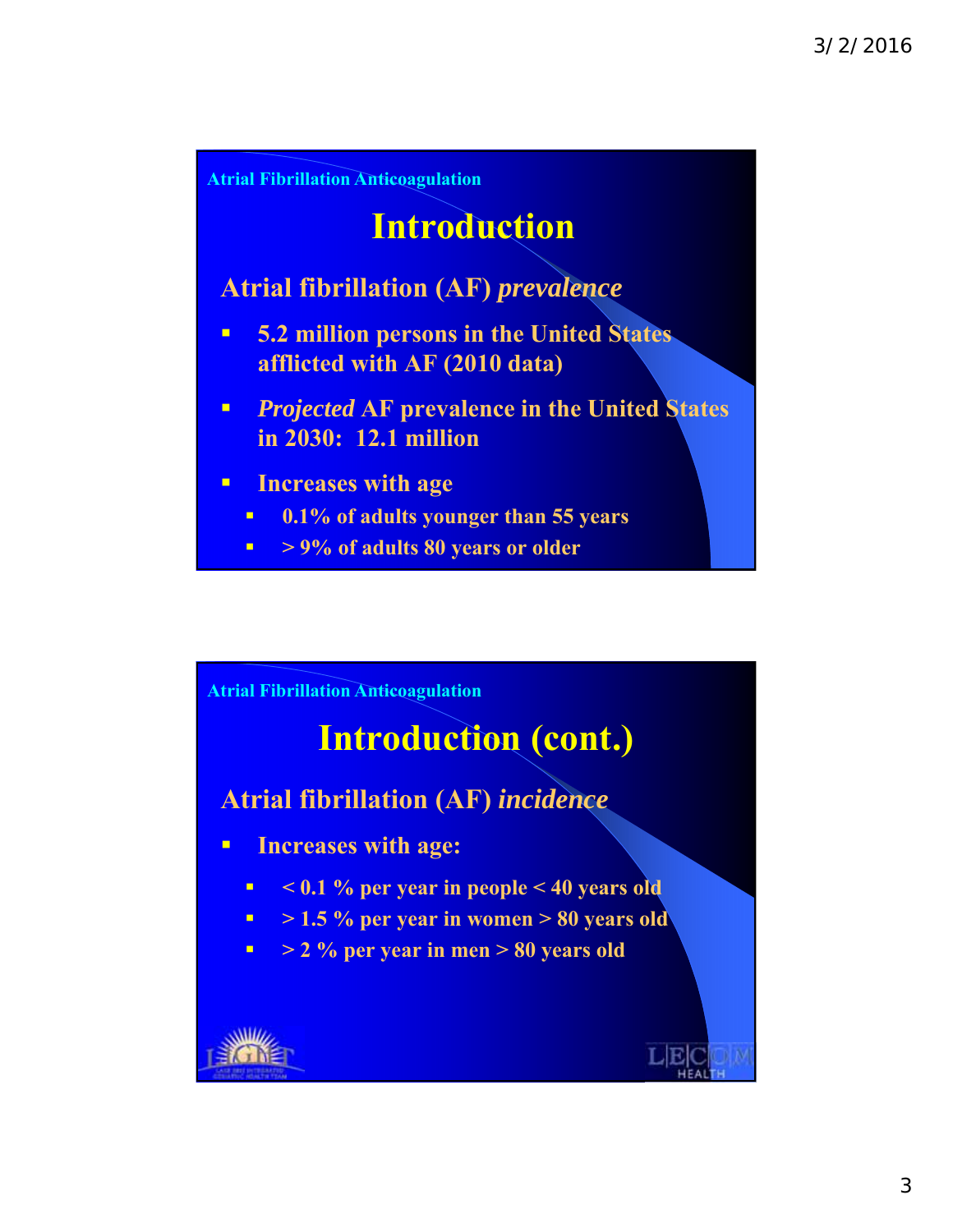

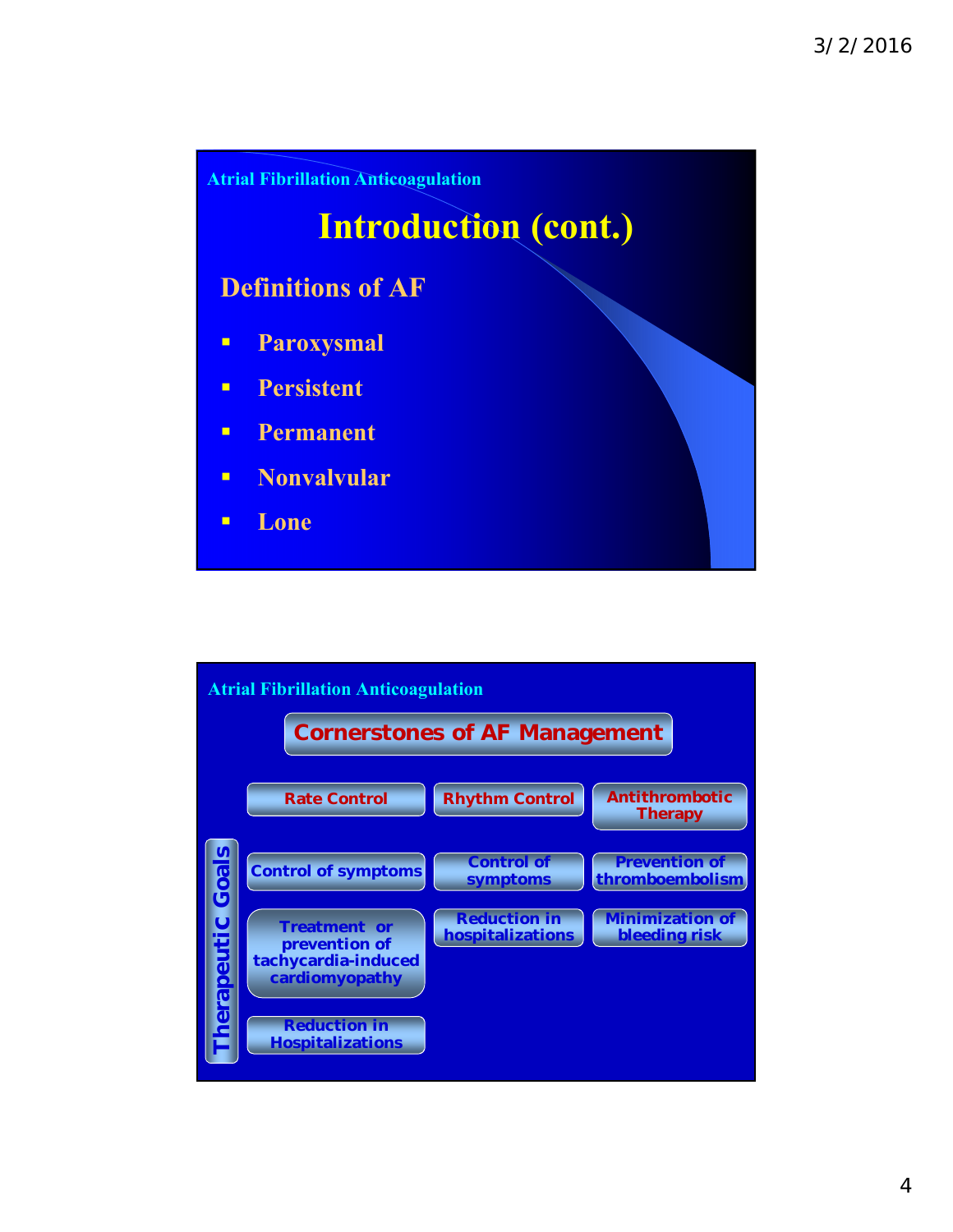

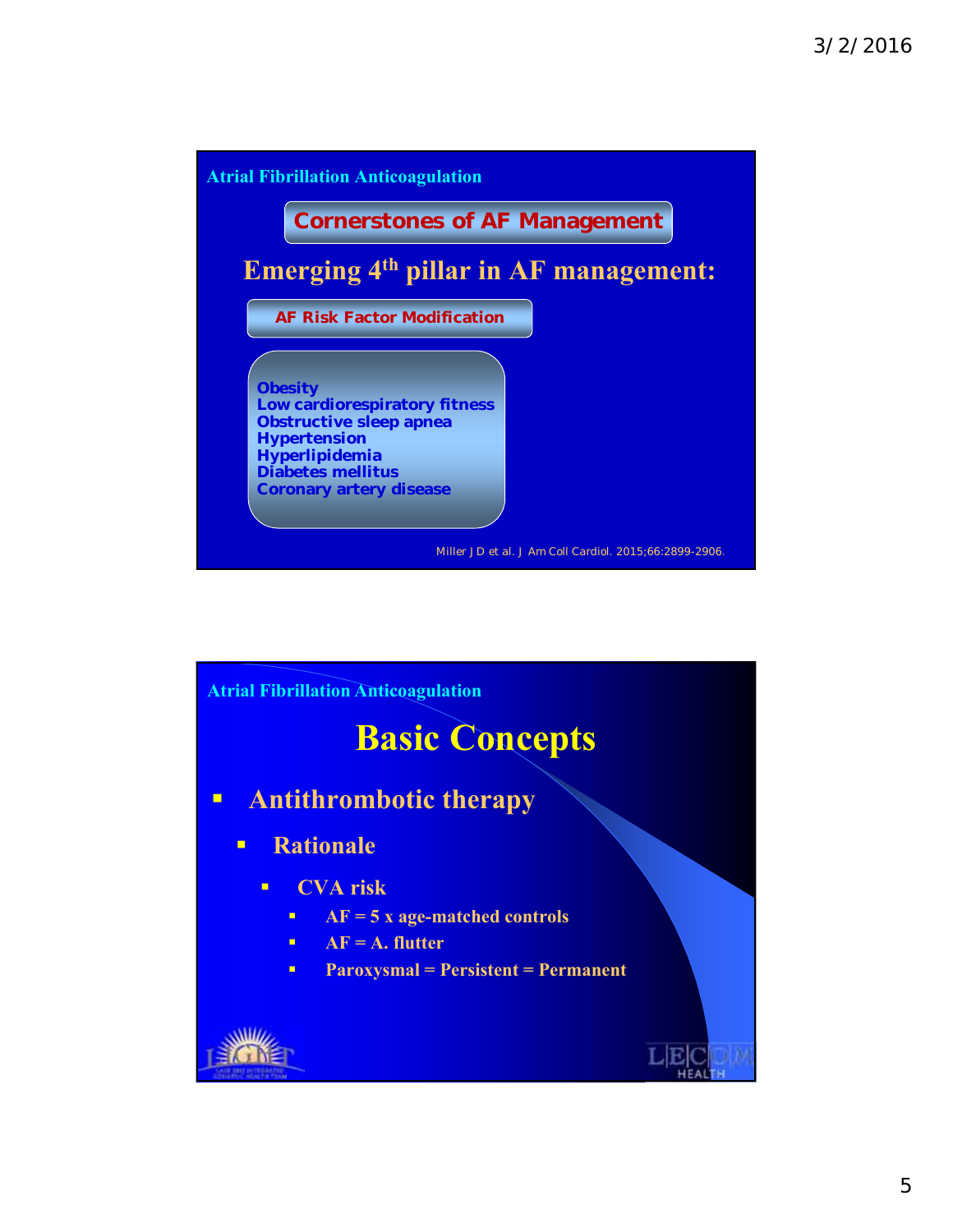

# **Basic Concepts (cont.)**

- **Thrombus composition varies with the site of thrombus formation**
	- **Thrombi that form in arteries (high flow conditions)**
		- **Platelets predominate**
		- **Relatively little fibrin**
		- **"White thrombi"**
	- **Thrombi that form in veins (slow flow conditions)**
		- **Rich in fibrin and trapped red blood cells**
		- **Relatively few platelets**
		- **"Red thrombi"**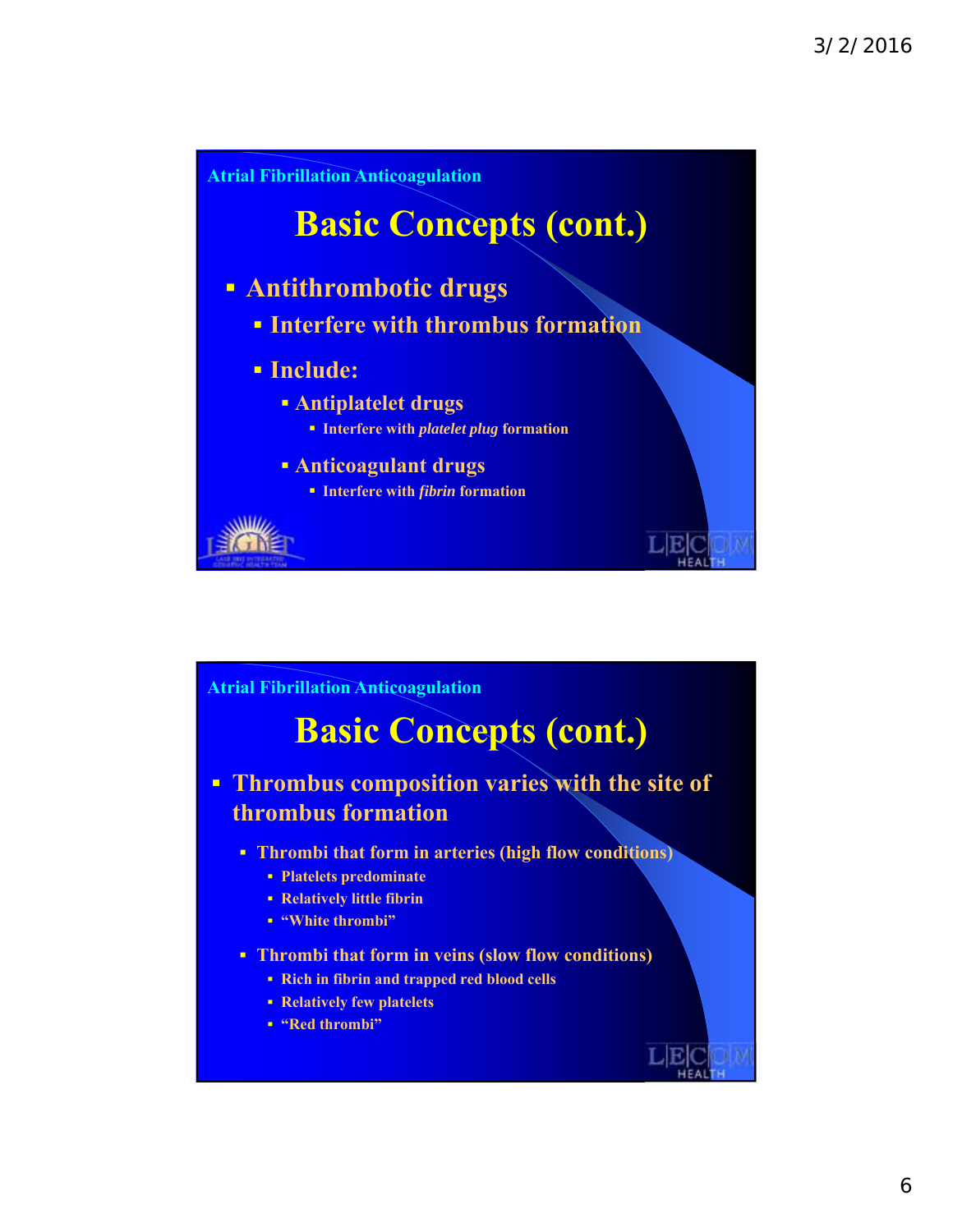| <b>PATHOGENESIS</b>                                                  |                                                                 |
|----------------------------------------------------------------------|-----------------------------------------------------------------|
| <b>Arterial</b><br><b>Platelets and fibrin</b><br>(PI and/or $A/C$ ) | Acute cor. syndr.<br>PCI                                        |
| <b>Chambers / Venous</b><br>Fibrin<br>(A/C)                          | A. fib.<br><b>Very low LVEF</b><br><b>DVT</b><br>Pulm. embolism |
| <b>Prostheses</b><br>Fibrin more than platelets<br>(A/C > PI)        |                                                                 |

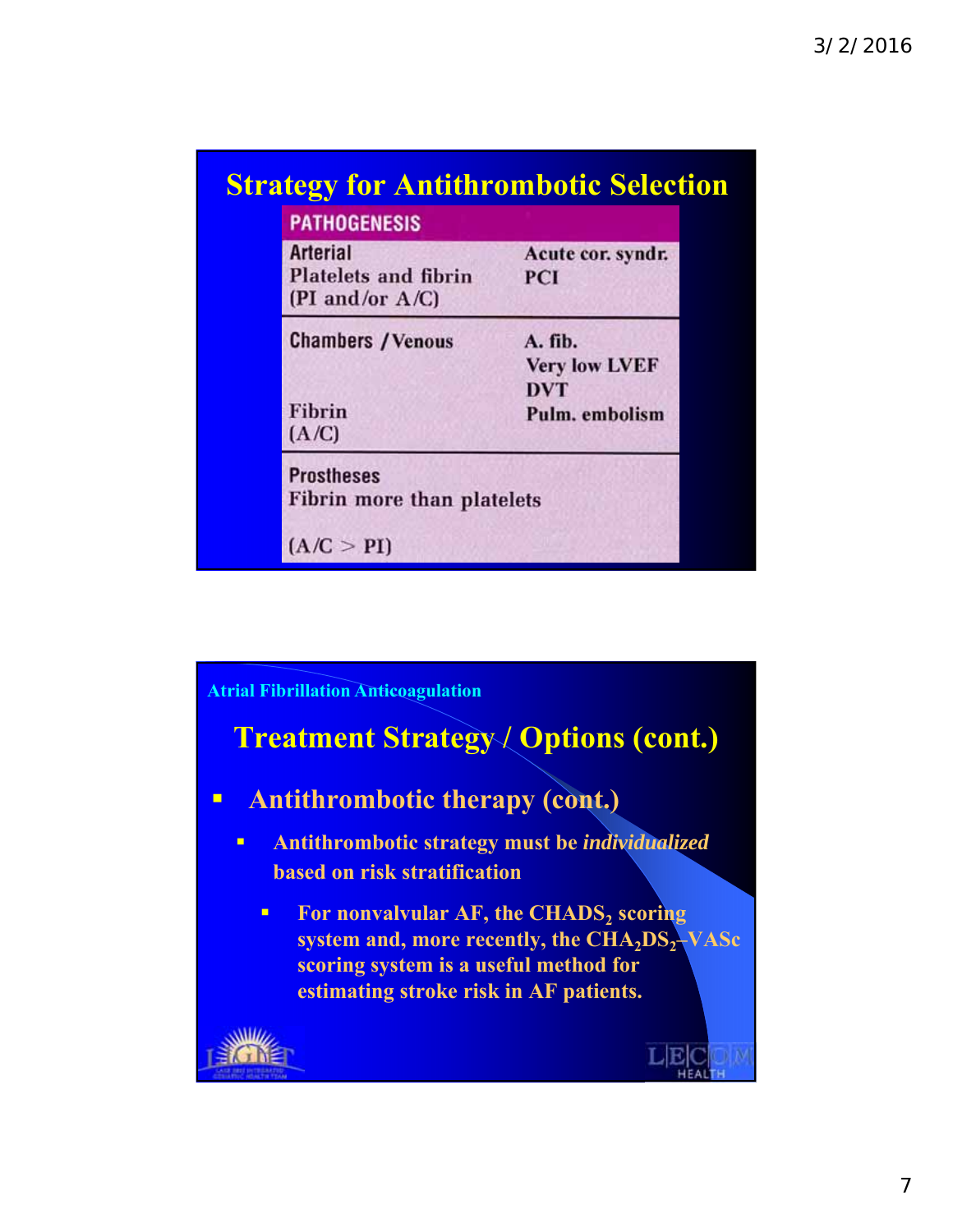

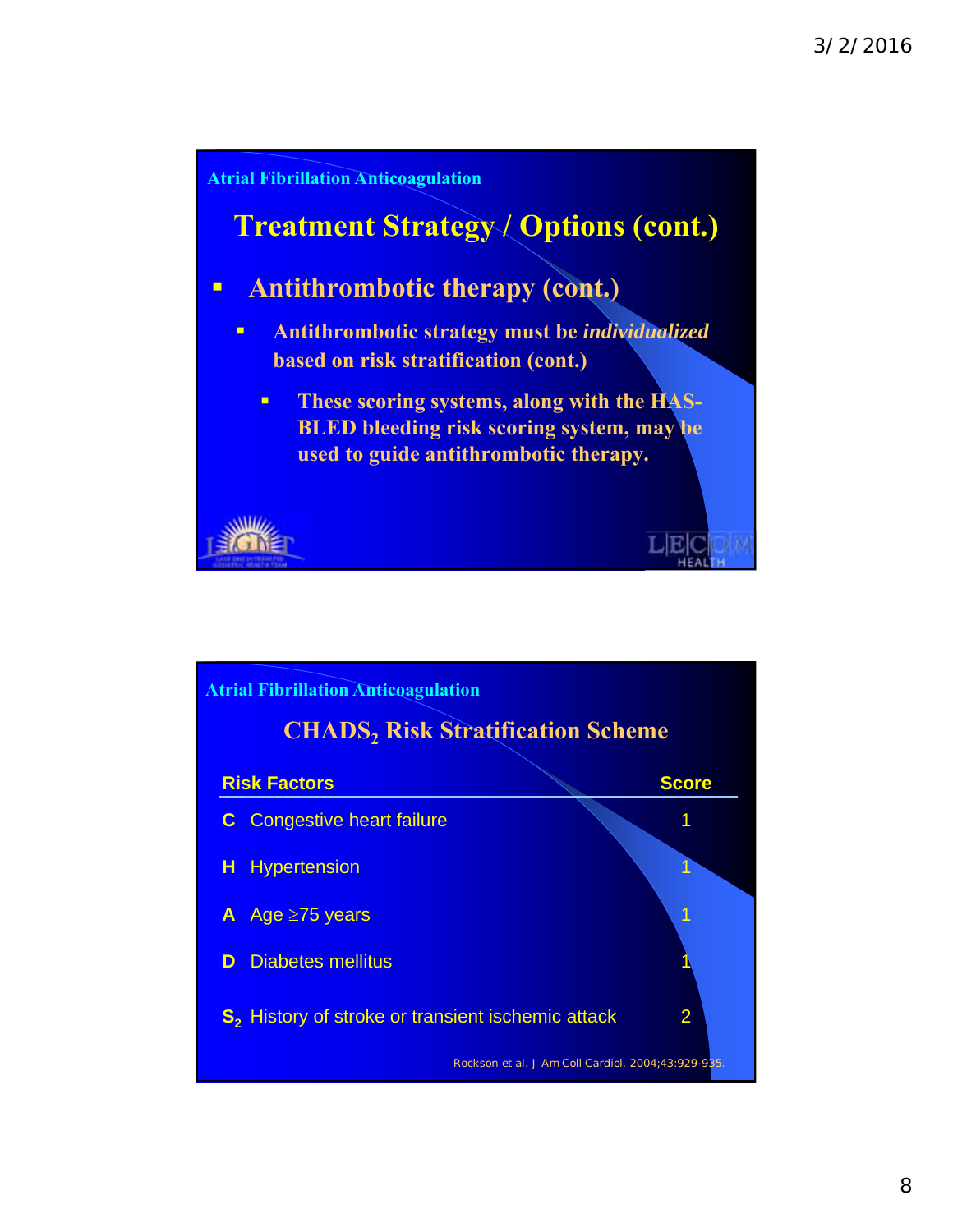

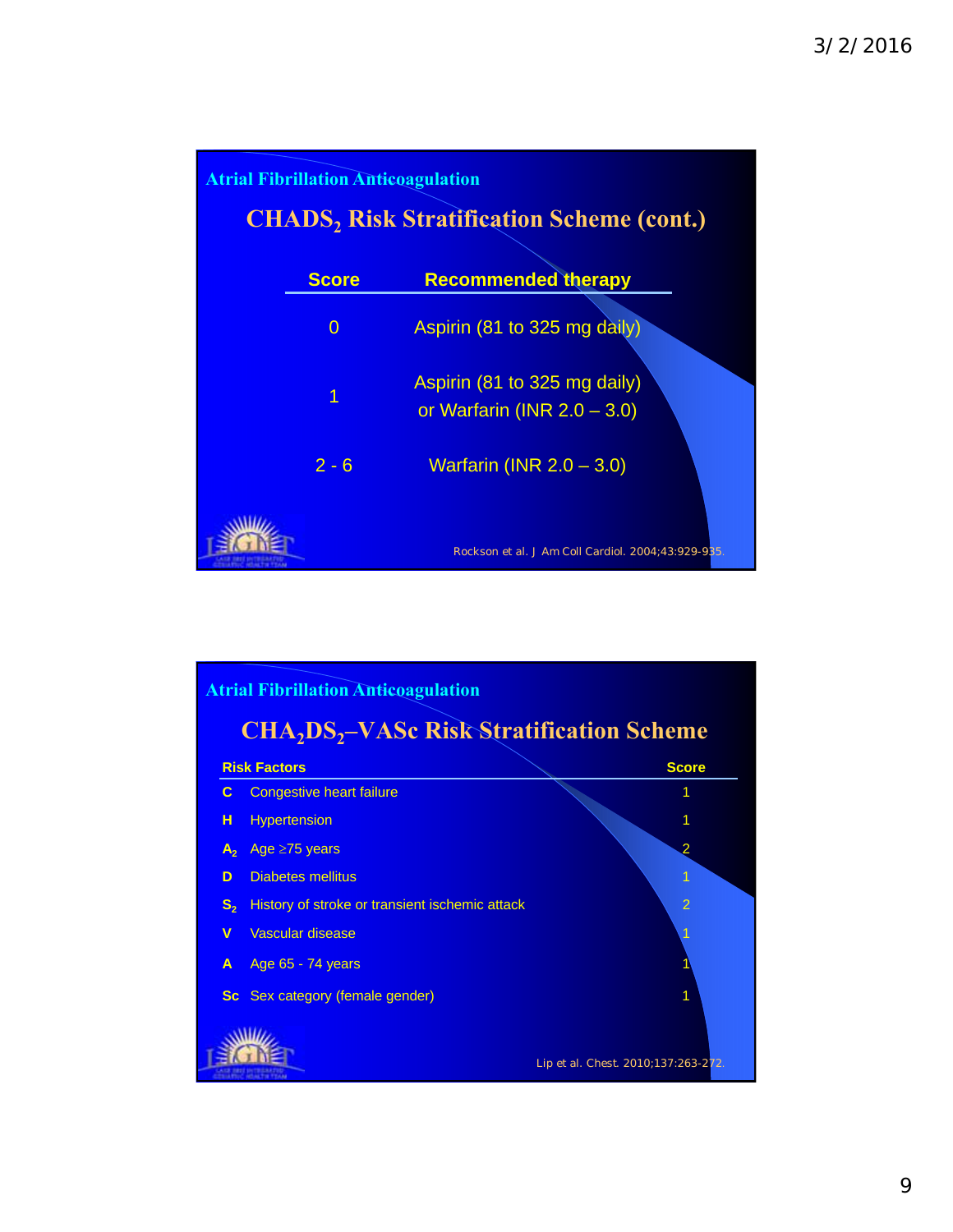

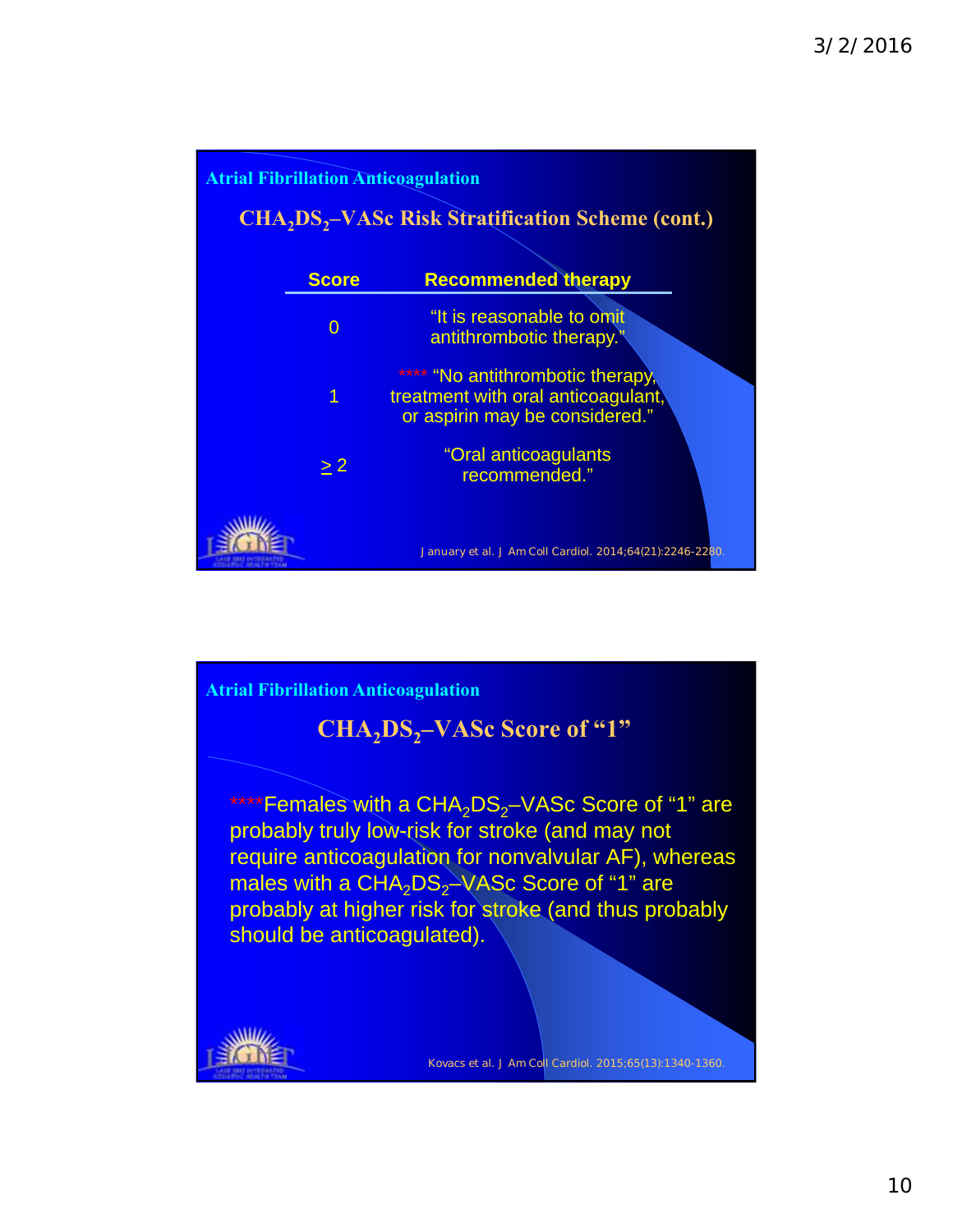

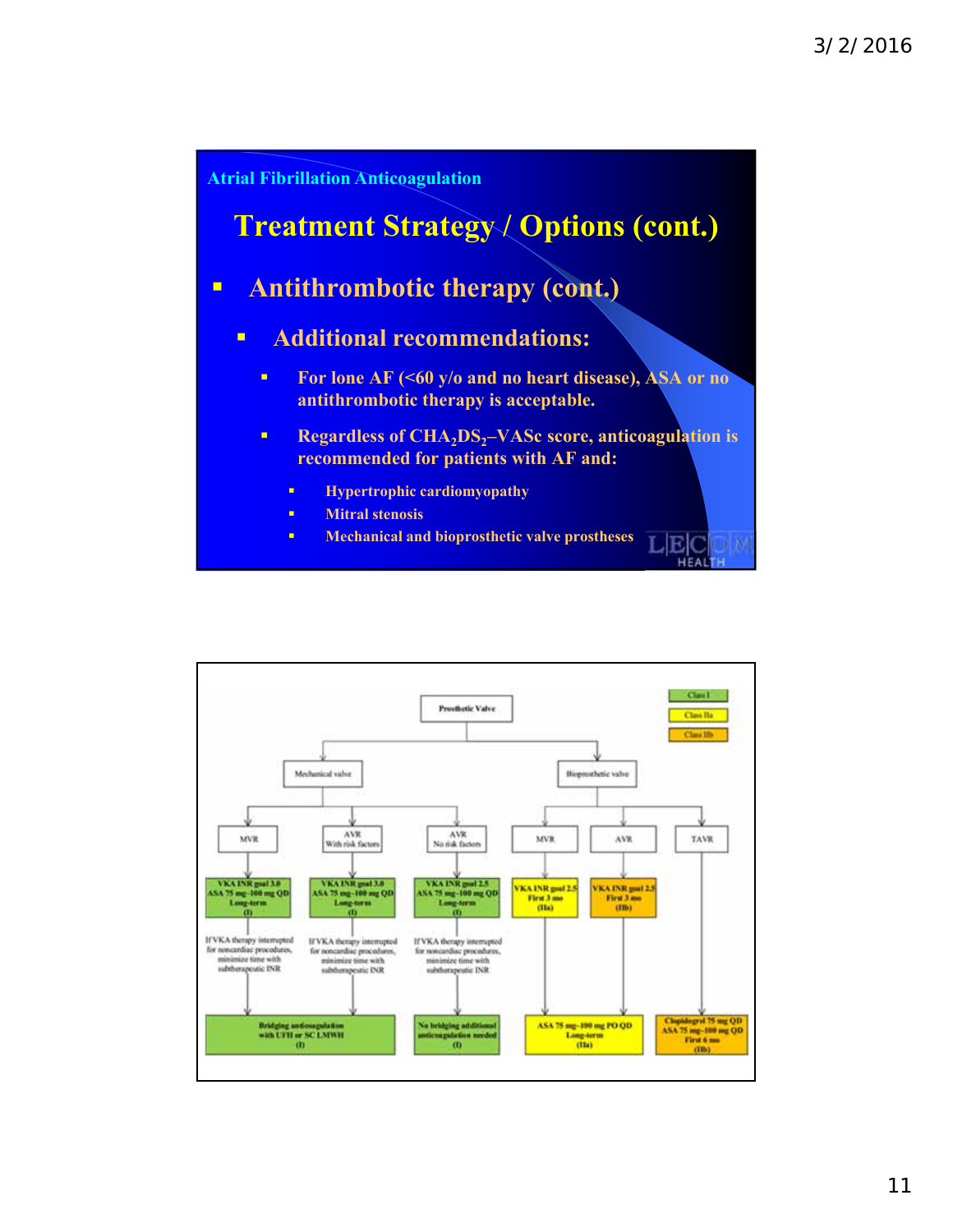



12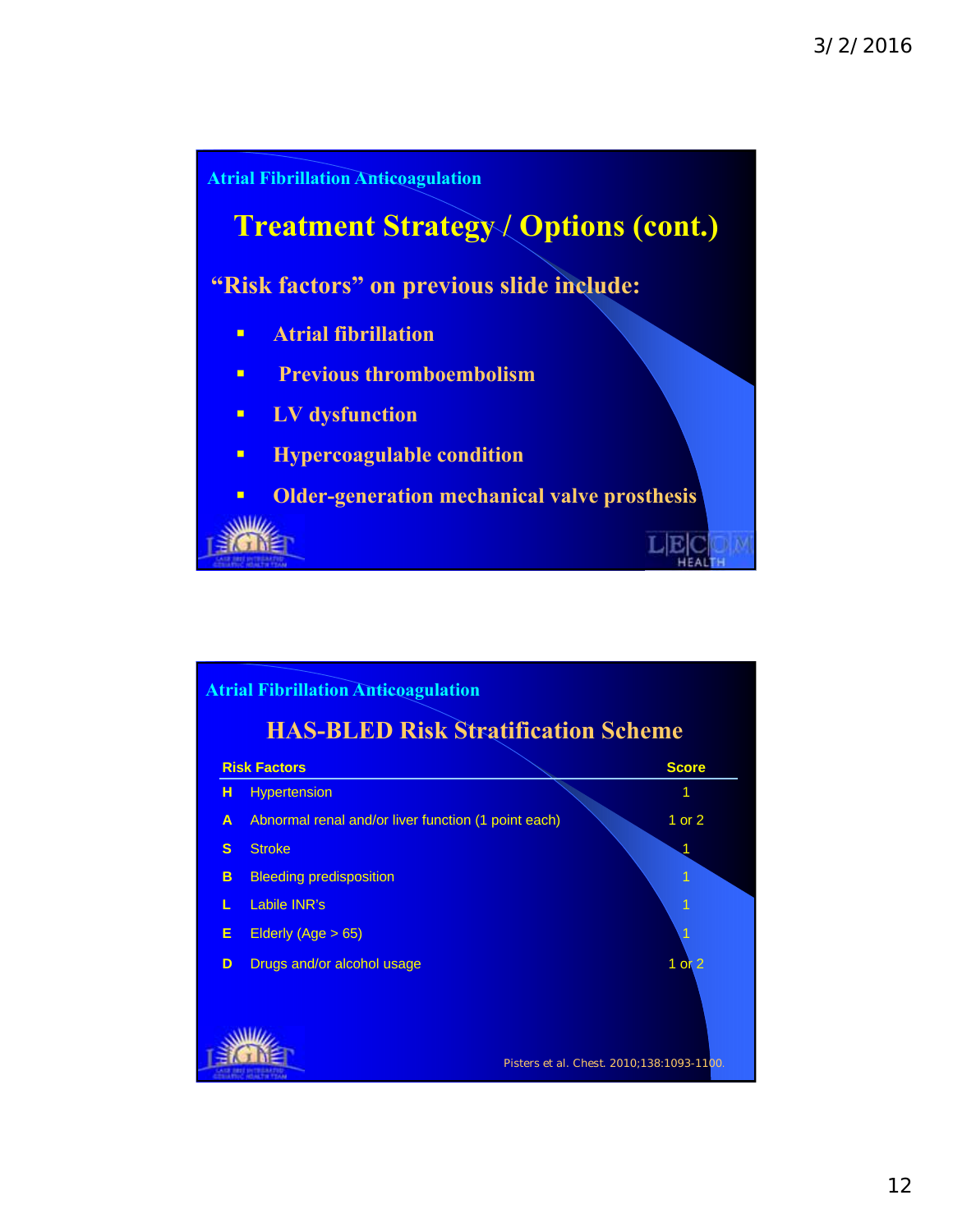

**HAS-BLED Risk Stratification Scheme (cont.)**

- **"** "In patients with a HAS-BLED score  $\geq$  3, caution **and regular review are recommended, as well as efforts to correct the potentially reversible risk factors for bleeding."**
- **"A high HAS-BLED score** *per se* **should not be used to exclude patients from oral anticoagulant therapy."**

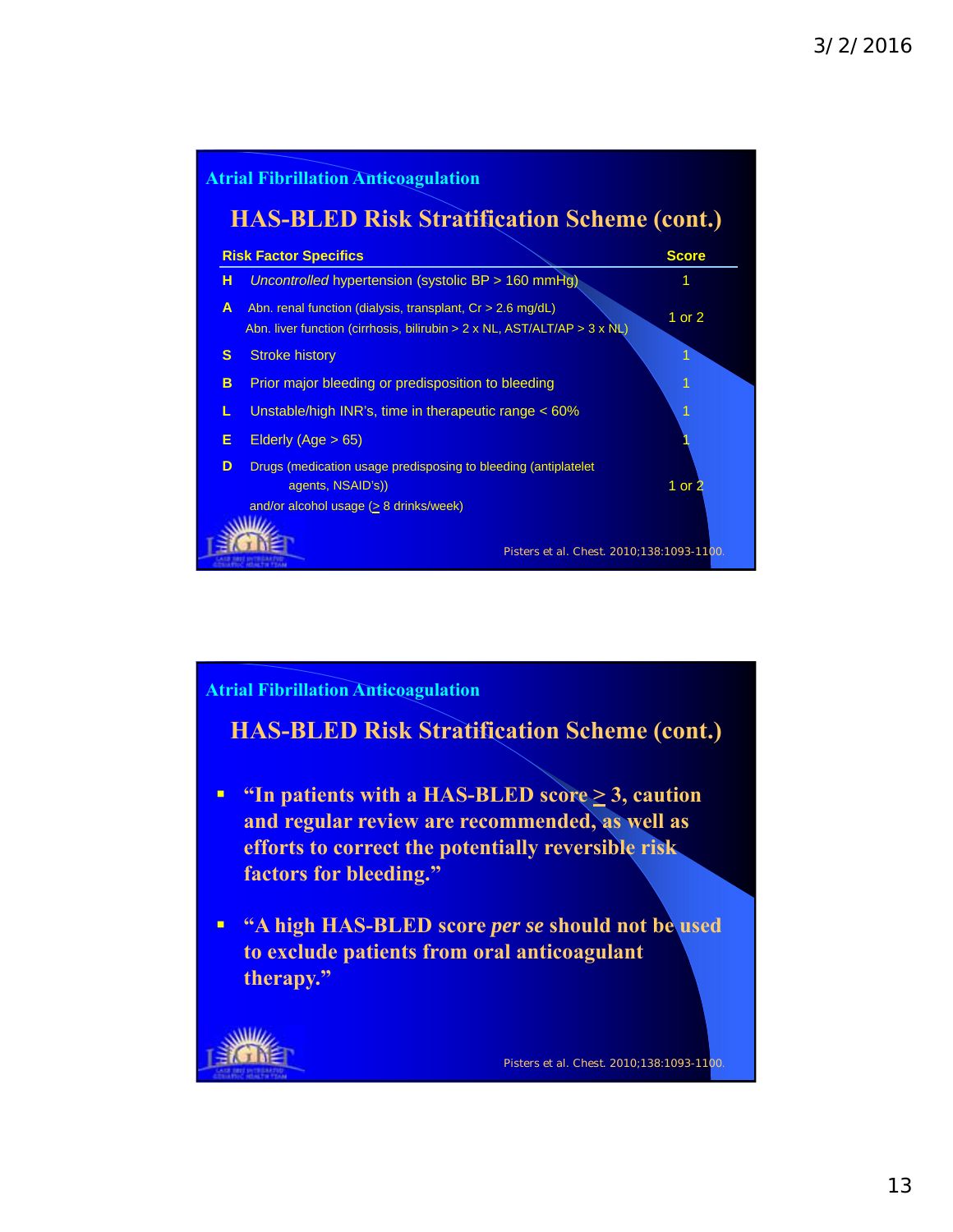

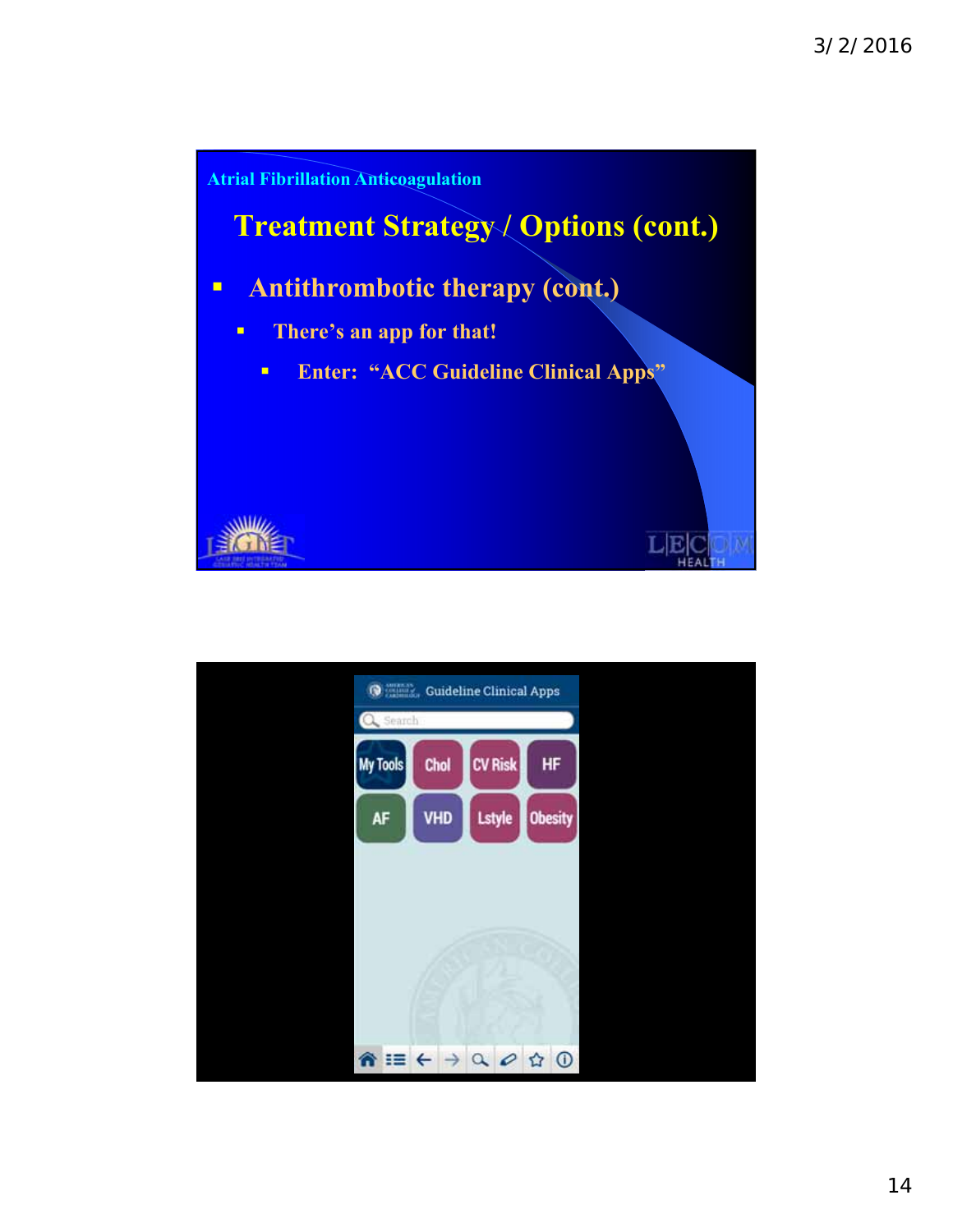

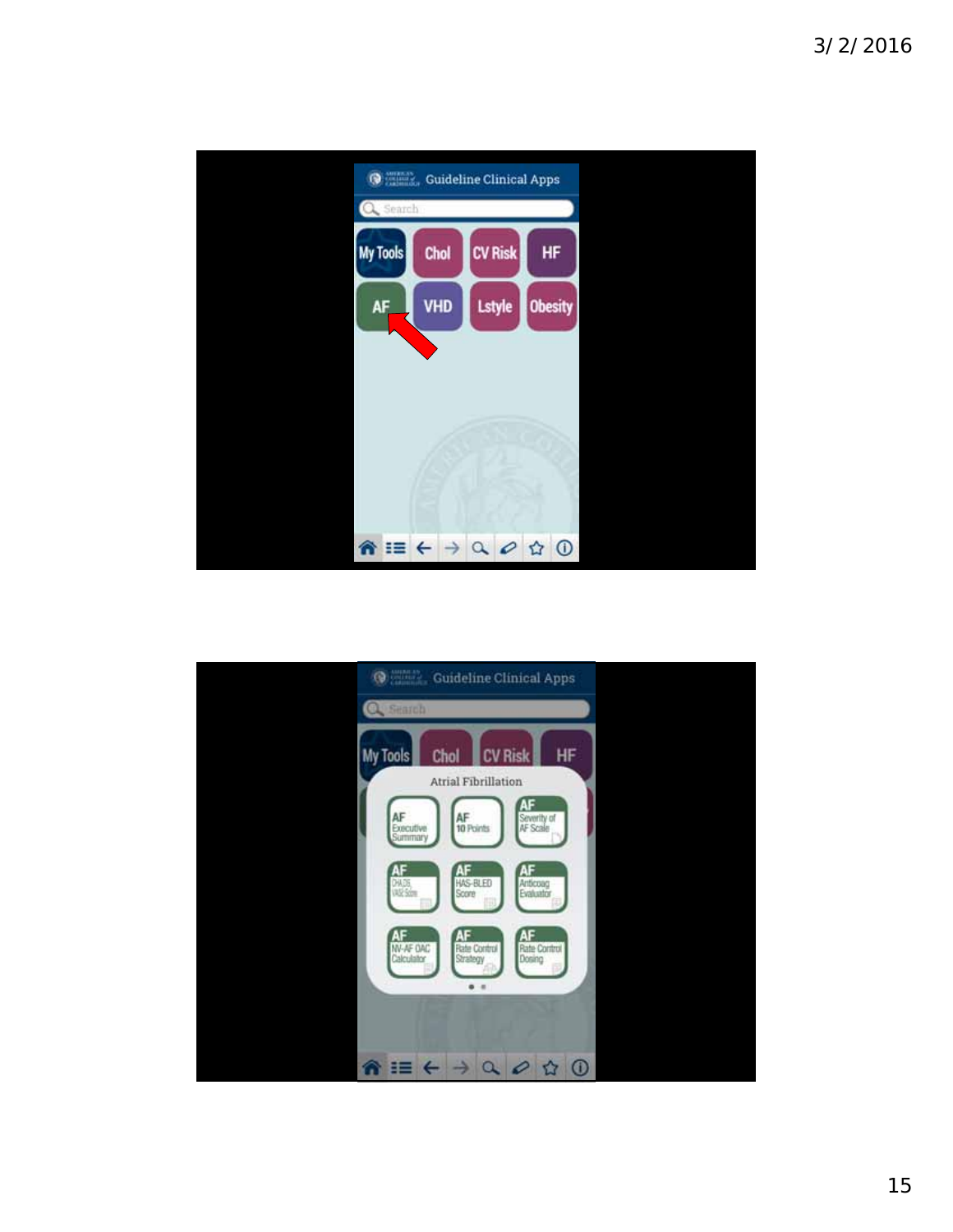

| nteractive Tools                             |                                        |                      |
|----------------------------------------------|----------------------------------------|----------------------|
| < Anticoag Evaluator [AF]                    |                                        | $\oslash$ $\lozenge$ |
|                                              | CHADS <sub>2</sub> *                   |                      |
| <b>HF/LV</b><br>dysfunction                  | No (0)                                 | Yes (1)              |
| Hypertension                                 | No (0)                                 | Yes(1)               |
| Age $\geq 75$                                | No (0)                                 | Yes(1)               |
| <b>Diabetes</b><br>mellitus                  | No (0)                                 | Yes $(1)$            |
| Stroke/TIA/TE                                | No (0)                                 | Yes $(2)$            |
|                                              | CHA <sub>2</sub> DS <sub>2</sub> -VASc |                      |
| Vascular<br><b>Disease</b><br><b>History</b> | No (0)                                 | Yes(1)               |
|                                              |                                        | ⋒                    |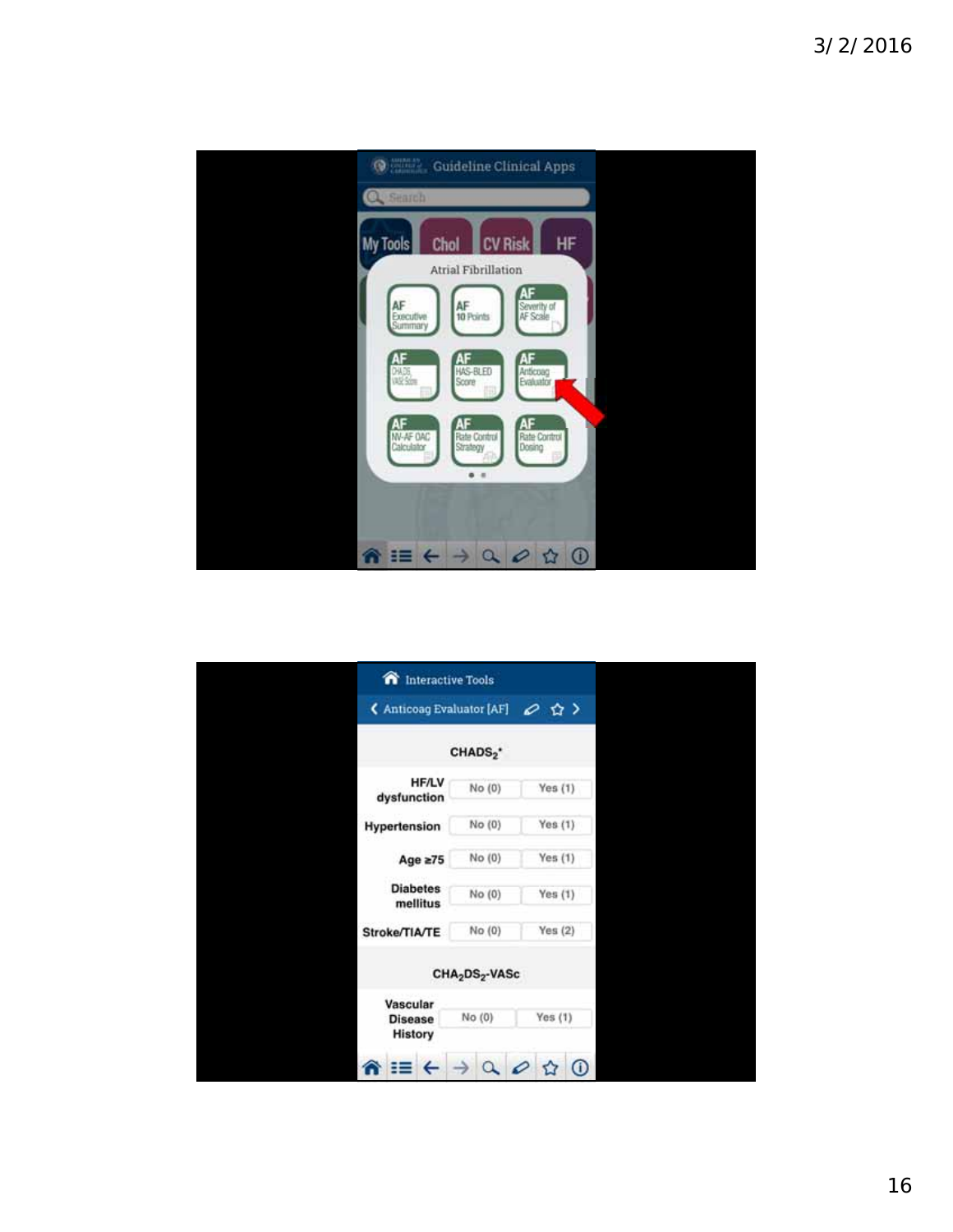| nteractive Tools            |                                        |                                    |
|-----------------------------|----------------------------------------|------------------------------------|
| < Anticoag Evaluator [AF]   |                                        | $\oslash$ $\lozenge$ $\rightarrow$ |
|                             | CHA <sub>2</sub> DS <sub>2</sub> -VASc |                                    |
| Vascular                    |                                        |                                    |
| <b>Disease</b>              | No (0)                                 | Yes $(1)$                          |
| <b>History</b>              |                                        |                                    |
| Age 65-74                   | No (0)                                 | Yes $(1)$                          |
| Sex                         | Male (0)                               | Female (1)                         |
|                             | <b>HAS-BLED</b>                        |                                    |
| Abnormal<br>RF <sup>2</sup> | No (0)                                 | Yes $(1)$                          |
| Abnormal<br>LF <sup>3</sup> | No (0)                                 | Yes(1)                             |
| Bleeding <sup>4</sup>       | No (0)                                 | Yes $(1)$                          |
|                             | $k \nmid n$ data                       | $M_{max}$ 643<br>⋒                 |

|                                           | < Anticoag Evaluator [AF] | ◎☆>       |
|-------------------------------------------|---------------------------|-----------|
|                                           | <b>HAS-BLED</b>           |           |
| Abnormal<br>RF <sup>2</sup>               | No (0)                    | Yes(1)    |
| Abnormal<br>LF <sup>3</sup>               | No (0)                    | Yes(1)    |
| Bleeding <sup>4</sup>                     | No(0)                     | Yes $(1)$ |
| Labile INR5                               | No(0)                     | Yes $(1)$ |
| Medication <sup>6</sup>                   | No (0)                    | Yes $(1)$ |
| Alcohol or                                |                           |           |
| <b>Drug Usage</b><br>History <sup>7</sup> | No(0)                     | Yes(1)    |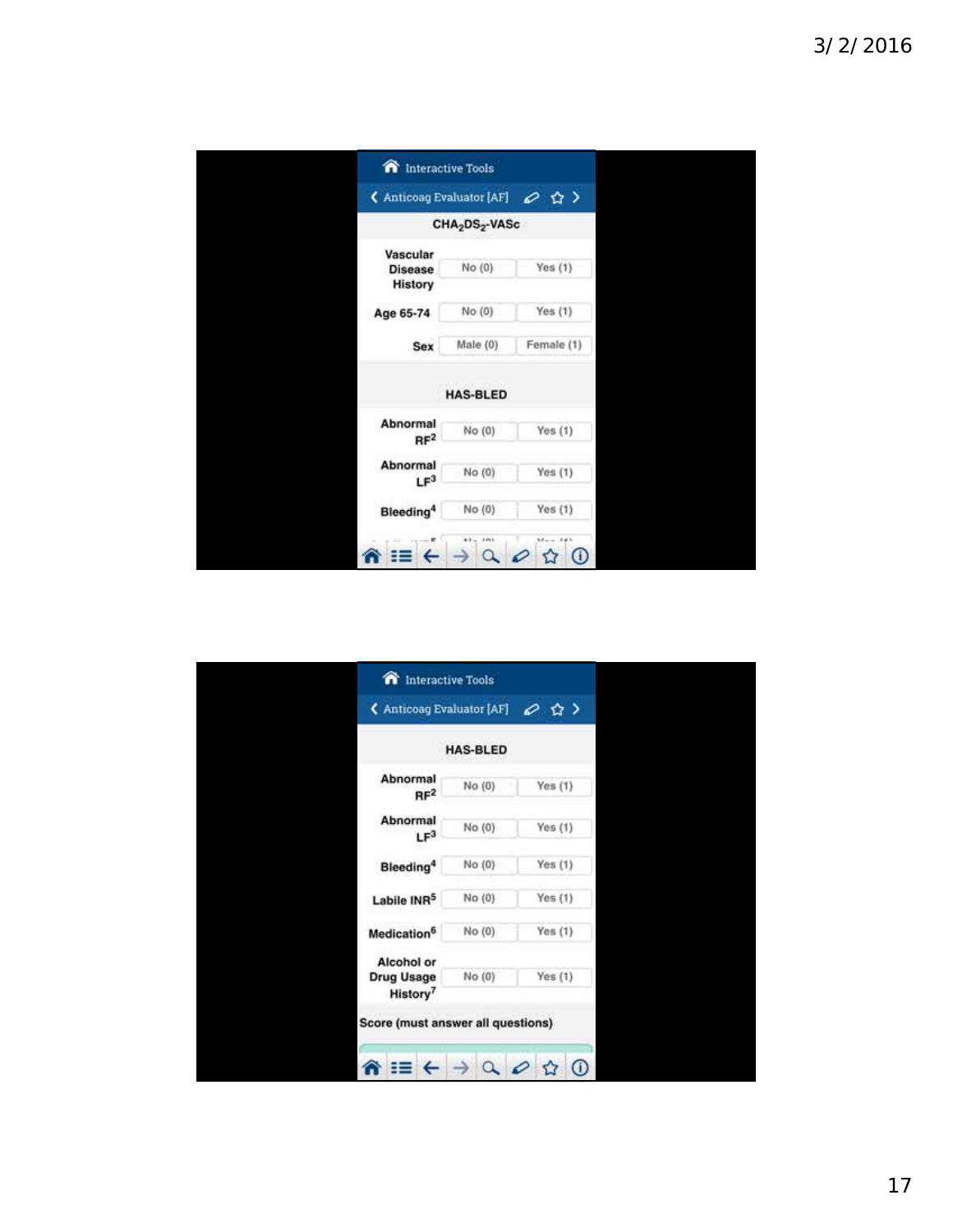

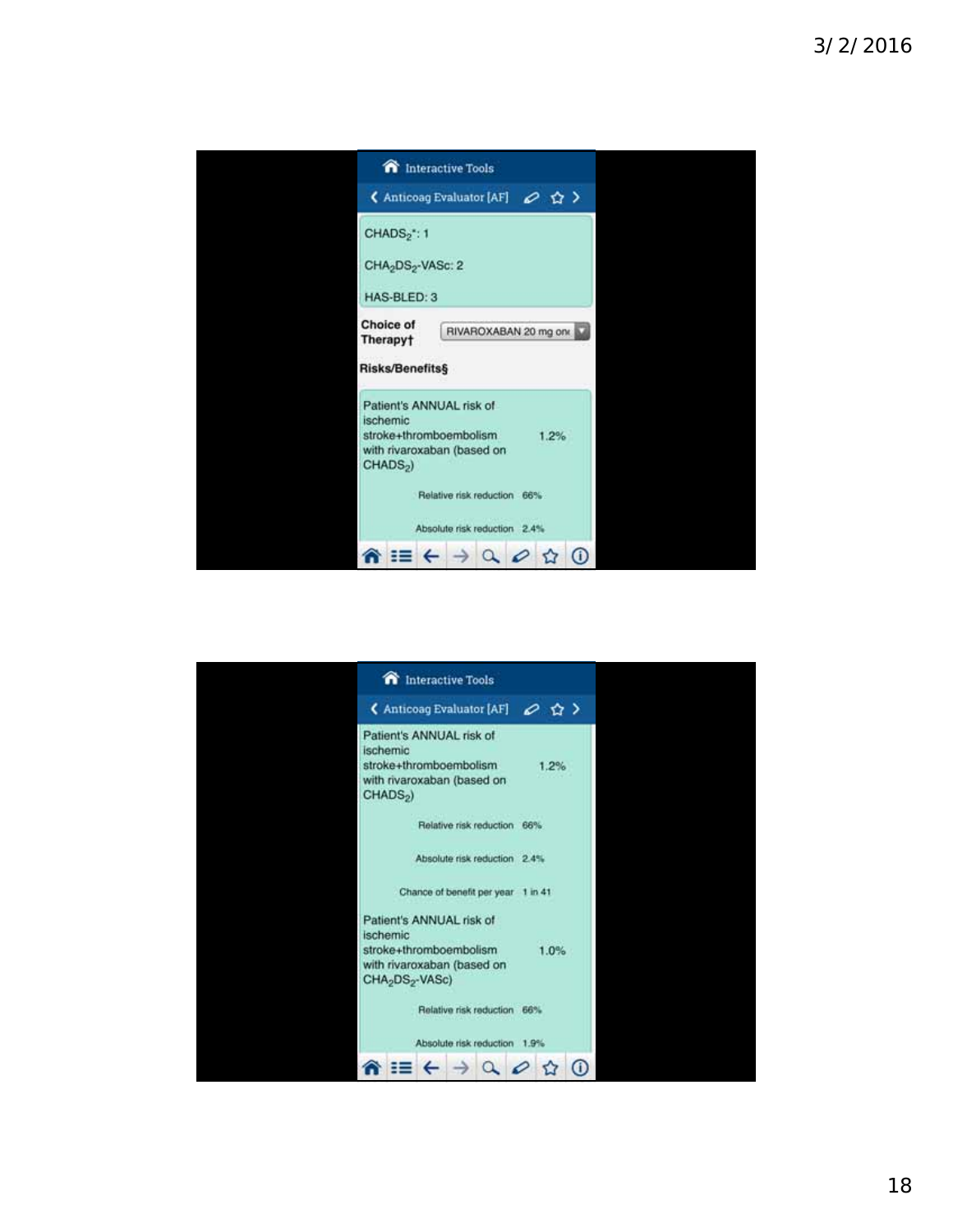

| nteractive Tools                                                                               |   |         |  |  |
|------------------------------------------------------------------------------------------------|---|---------|--|--|
| < Anticoag Evaluator [AF]                                                                      | ℴ | - 12∶ > |  |  |
| ANNUAL risk of major bleed<br>(population avg)                                                 |   | 3.8%    |  |  |
| Chance of being harmed by<br>rivaroxaban (per year, major 1 in 31<br>bleeding, vs. no therapy) |   |         |  |  |
| Patient's ANNUAL risk of<br>major bleed (HAS-BLED)                                             |   | 5.6%    |  |  |
| Chance of being harmed by<br>rivaroxaban (per year, major 1 in 20<br>bleeding, vs. no therapy) |   |         |  |  |
| <b>Selected Therapy</b>                                                                        |   |         |  |  |
| Drug: Rivaroxaban (Xarelto®)                                                                   |   |         |  |  |
| Dose Form: Oral                                                                                |   |         |  |  |
| Recommended Dose: 20 mg daily with<br>evening meal<br>Renal Impairment                         |   |         |  |  |
|                                                                                                |   |         |  |  |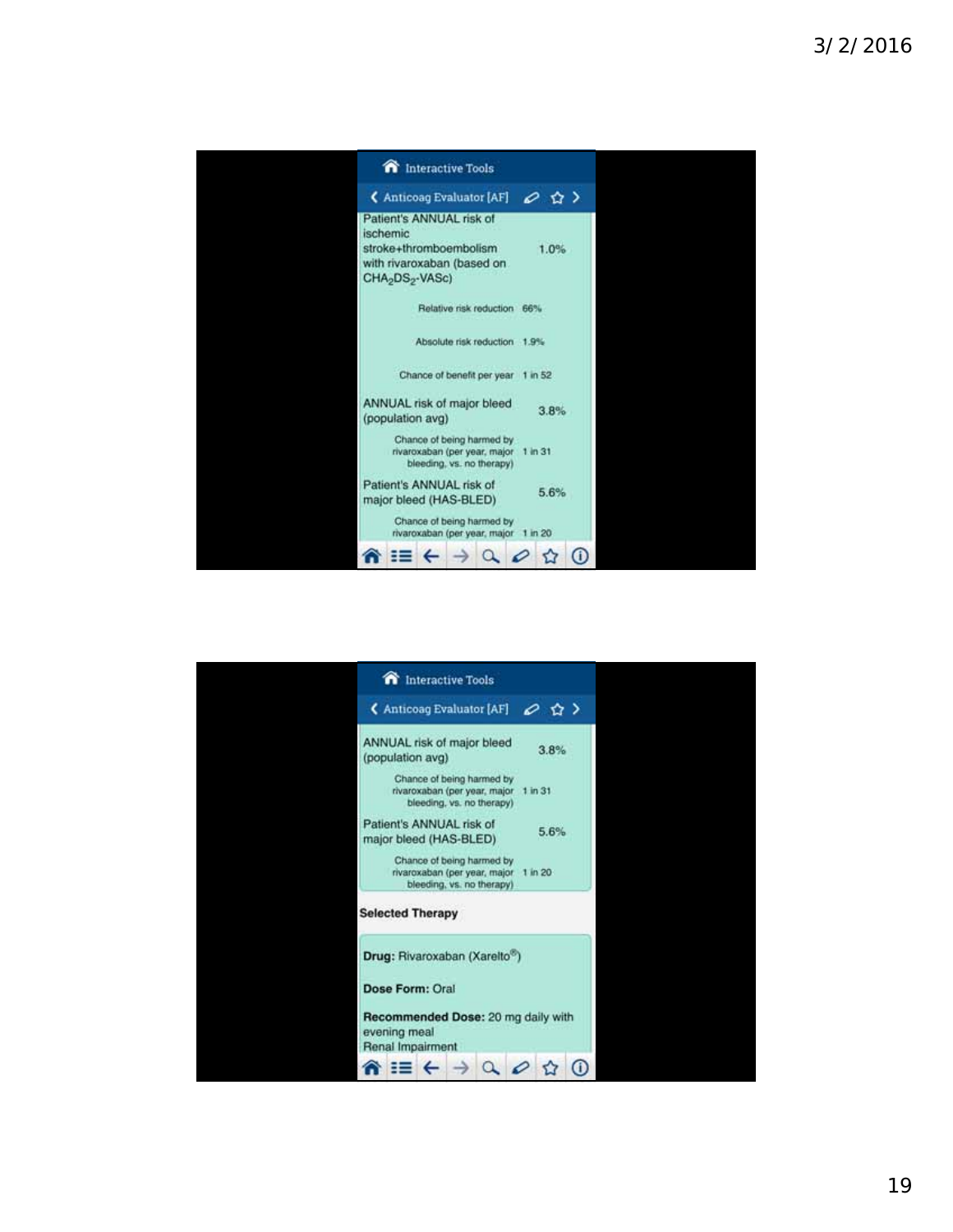

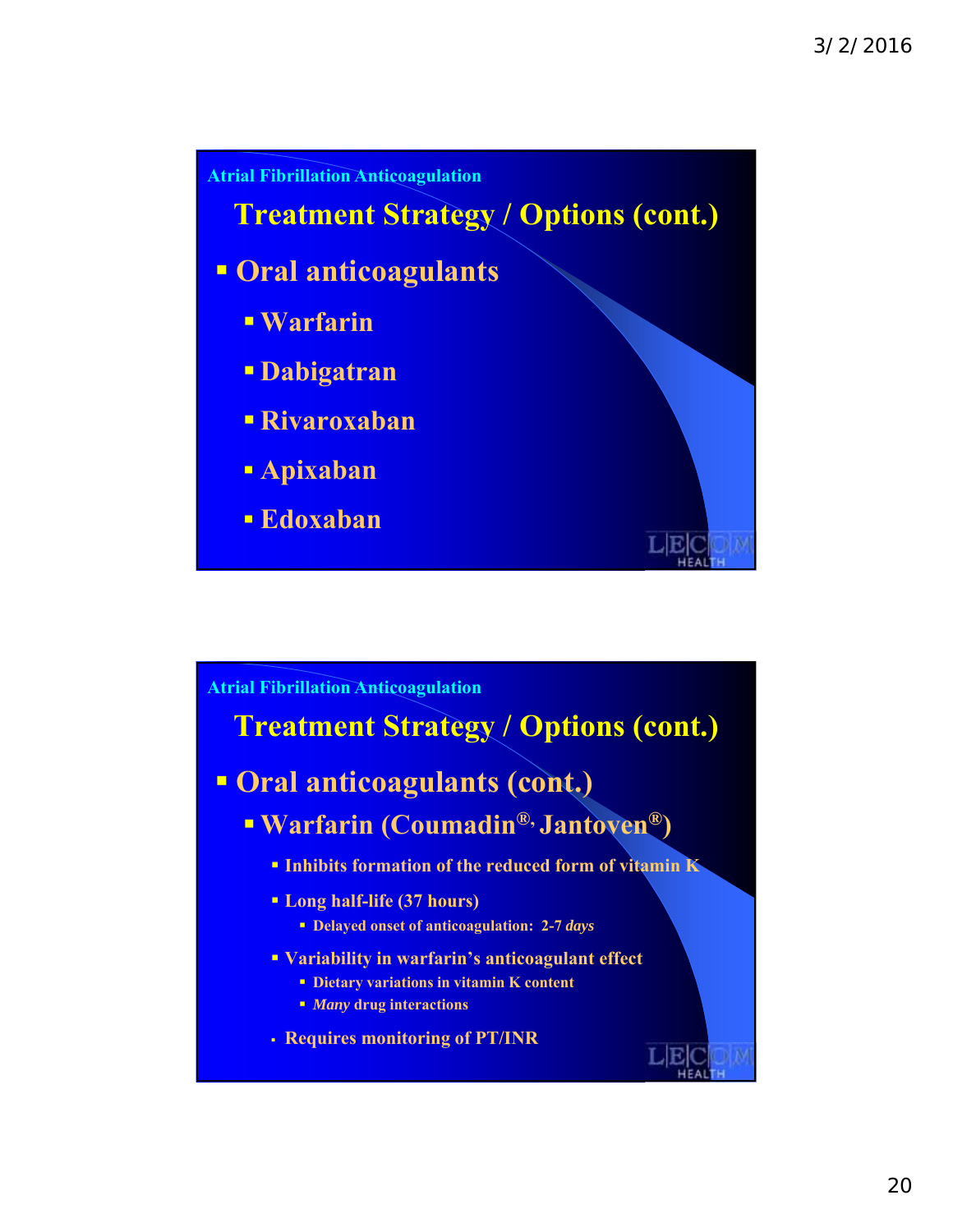

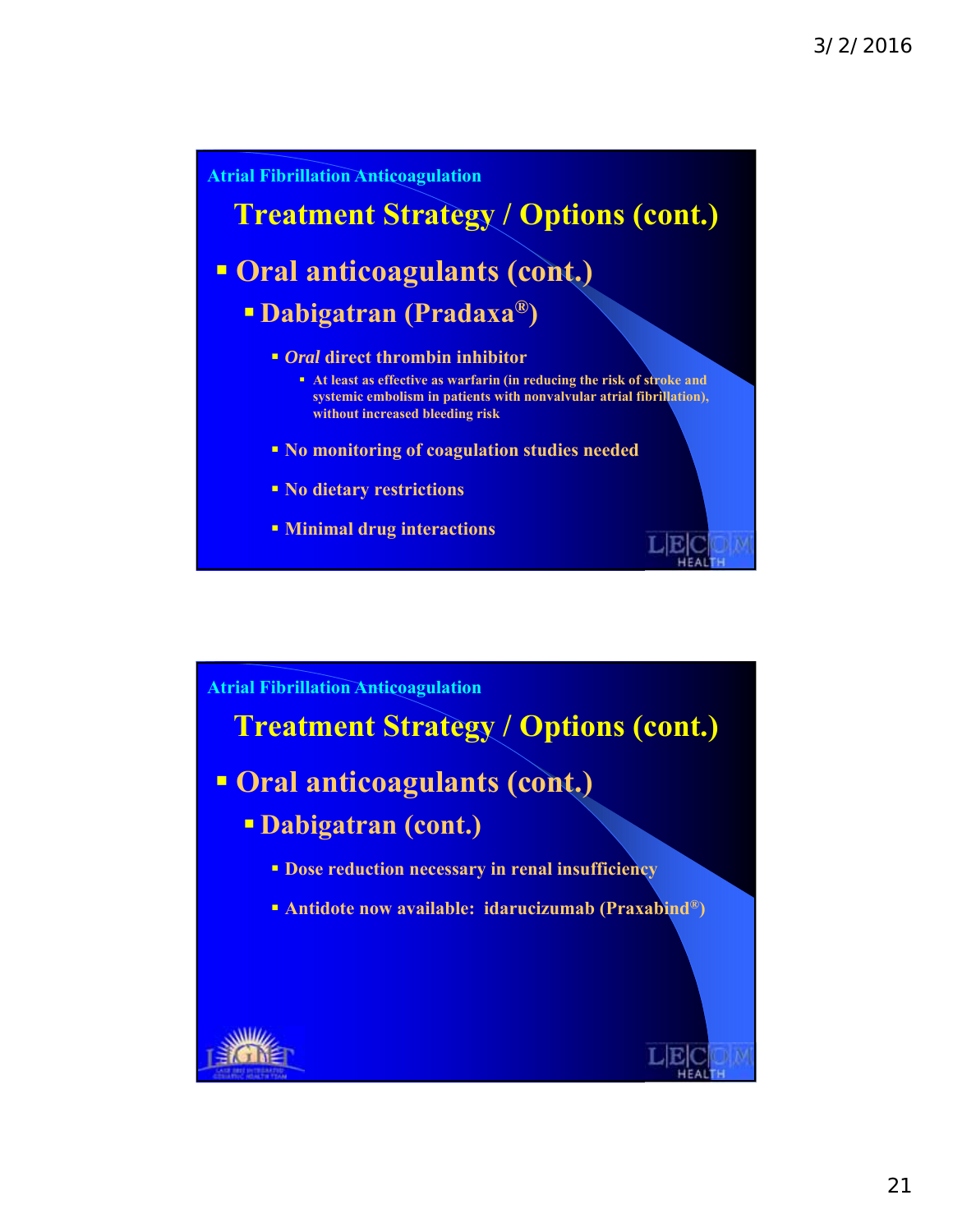

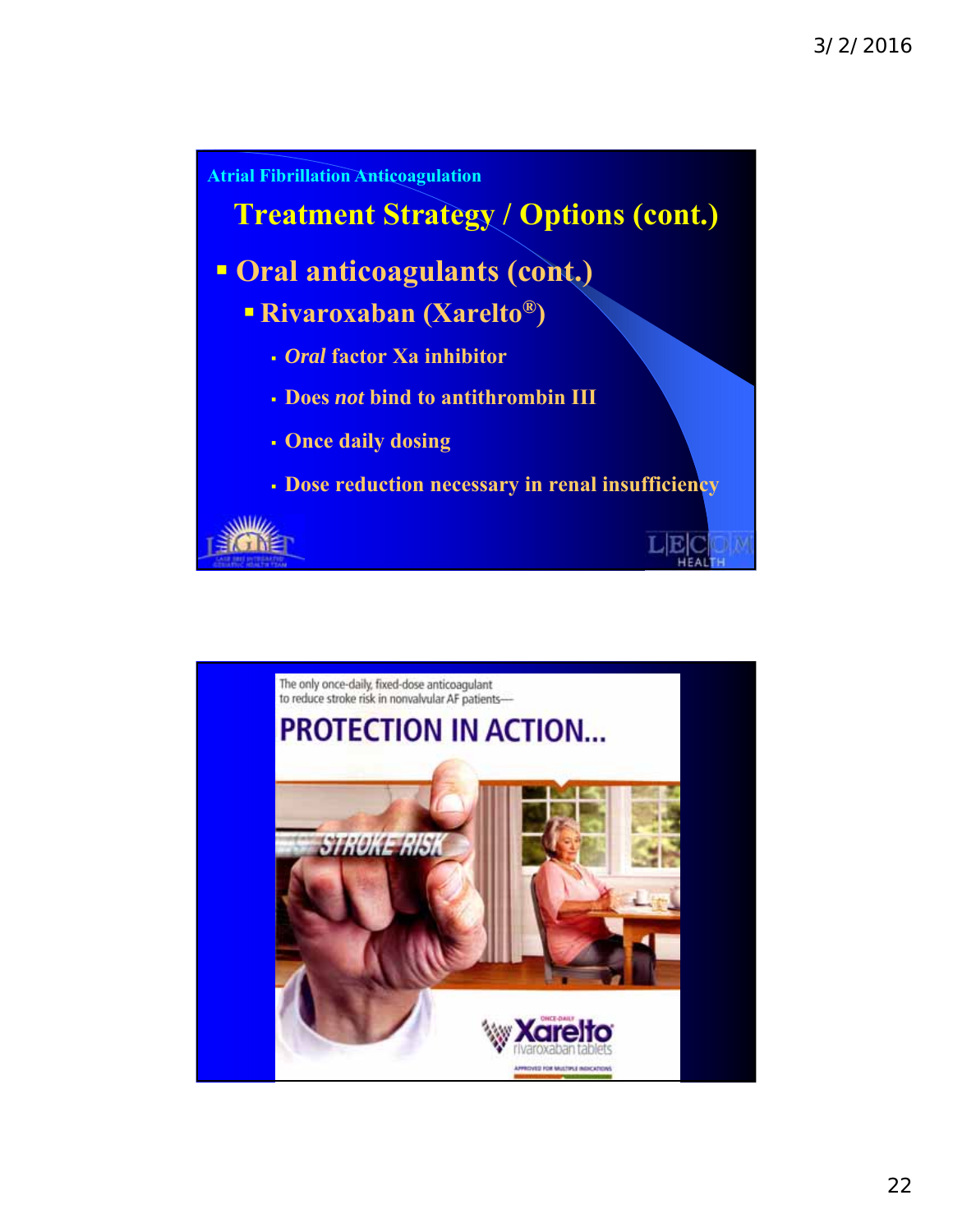

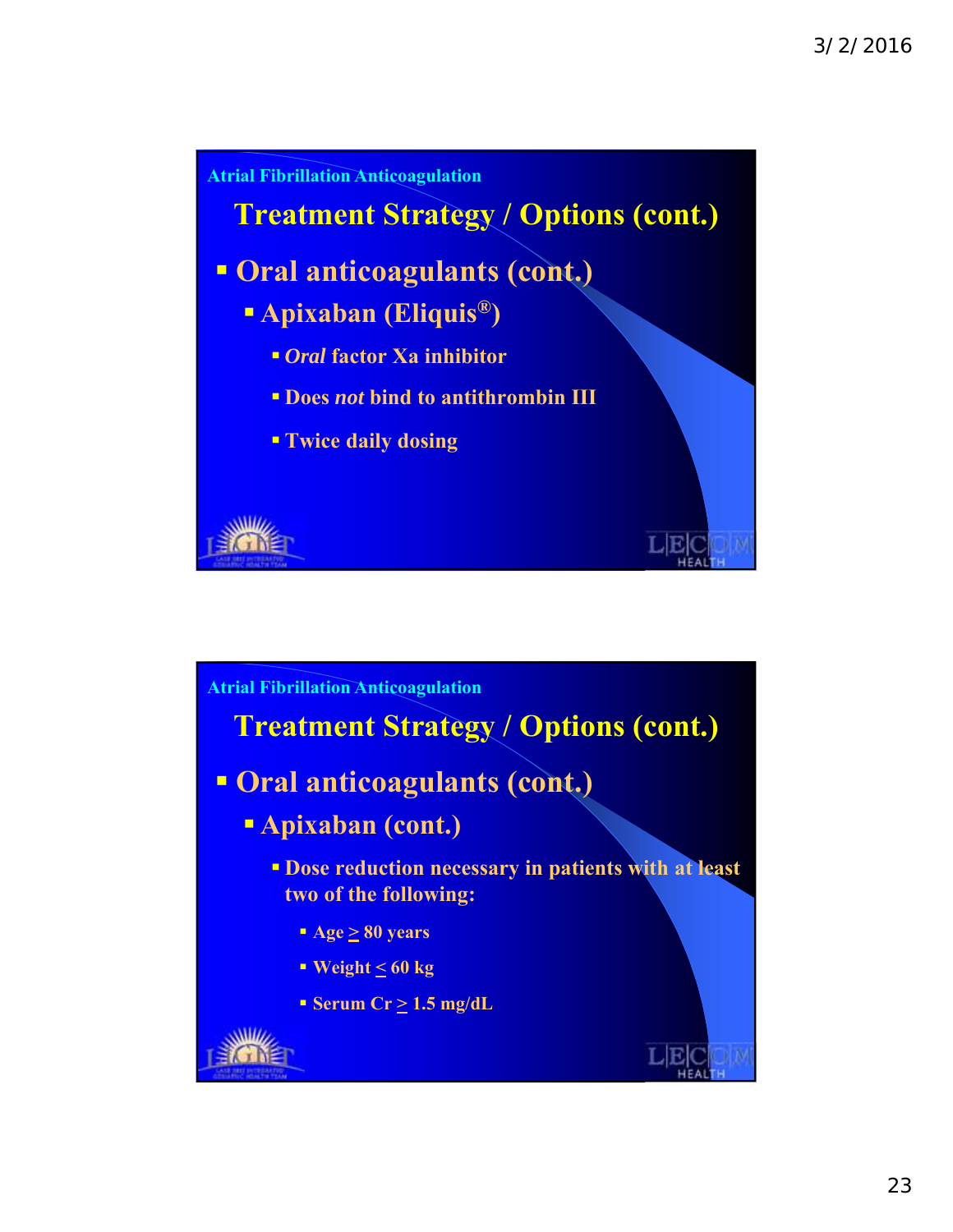

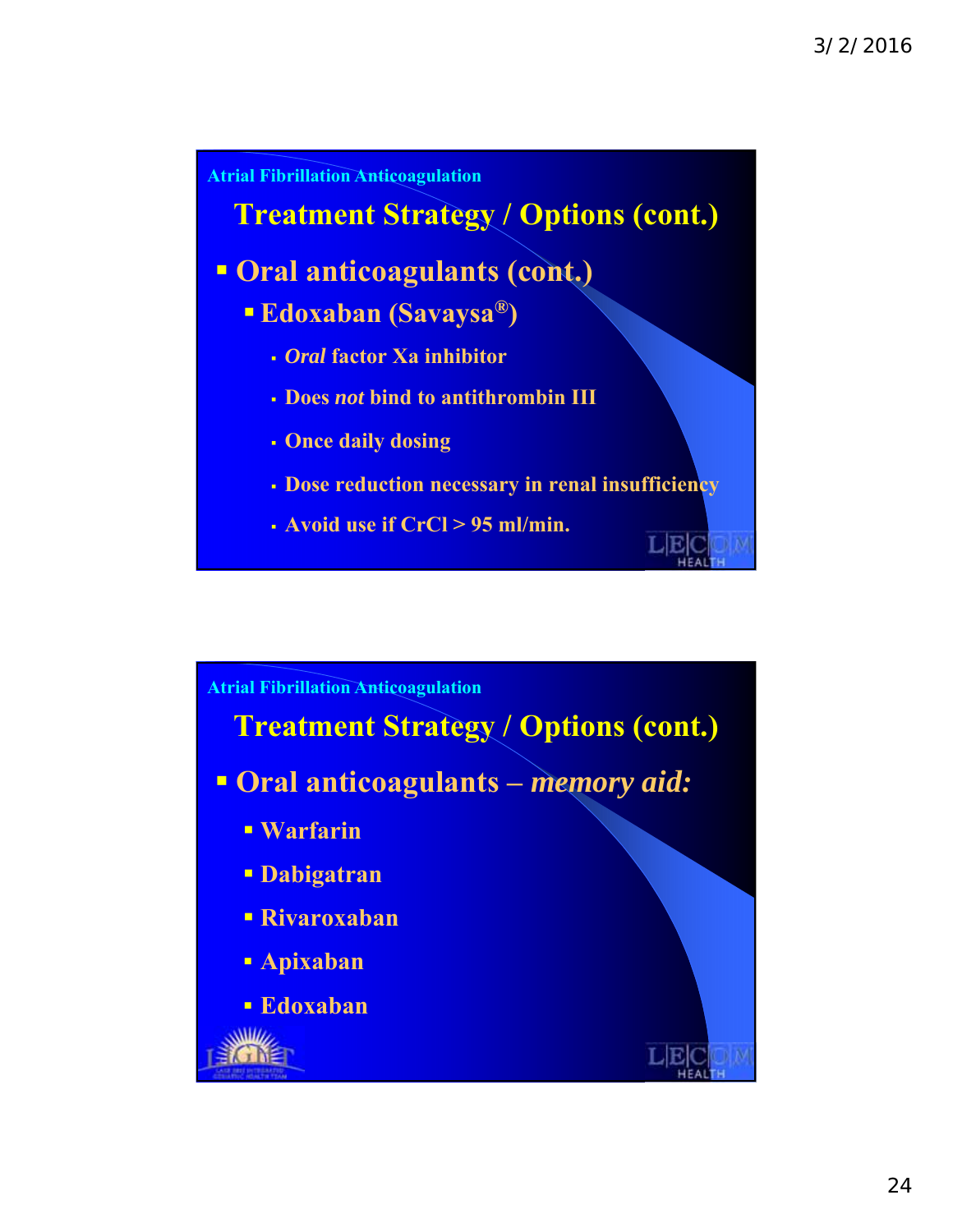

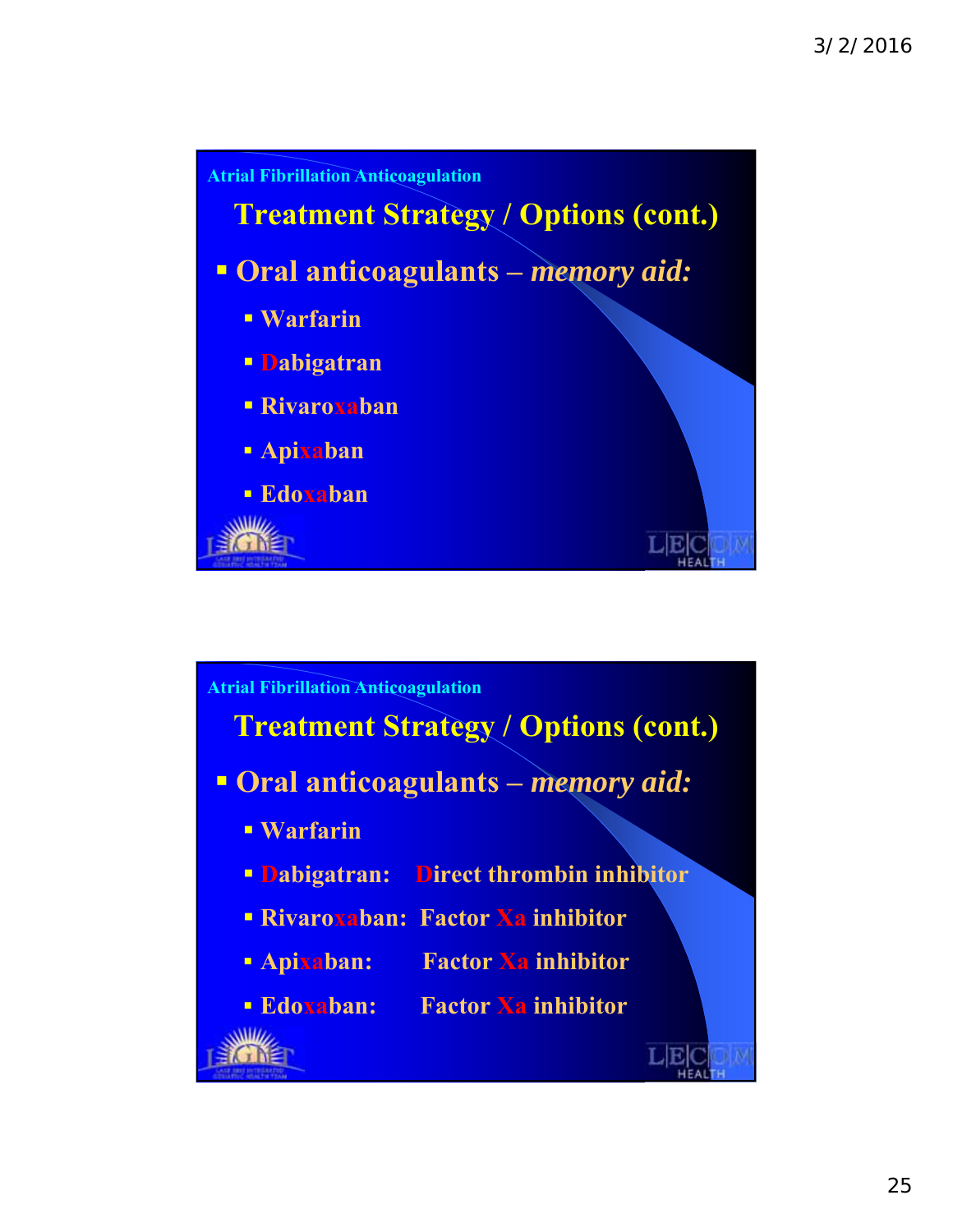

### **Treatment Strategy / Options (cont.)**

- **Temporary interruption of oral anticoagulant therapy for invasive procedures:** 
	- **For nonvalvular atrial fibrillation, short-term interruption of oral anticoagulant therapy is safe for most low-risk invasive procedures.**
	- **For patients at higher thromboembolic risk who are undergoing high risk procedures, "bridging" with a parenteral anticoagulant becomes a stronger consideration.**

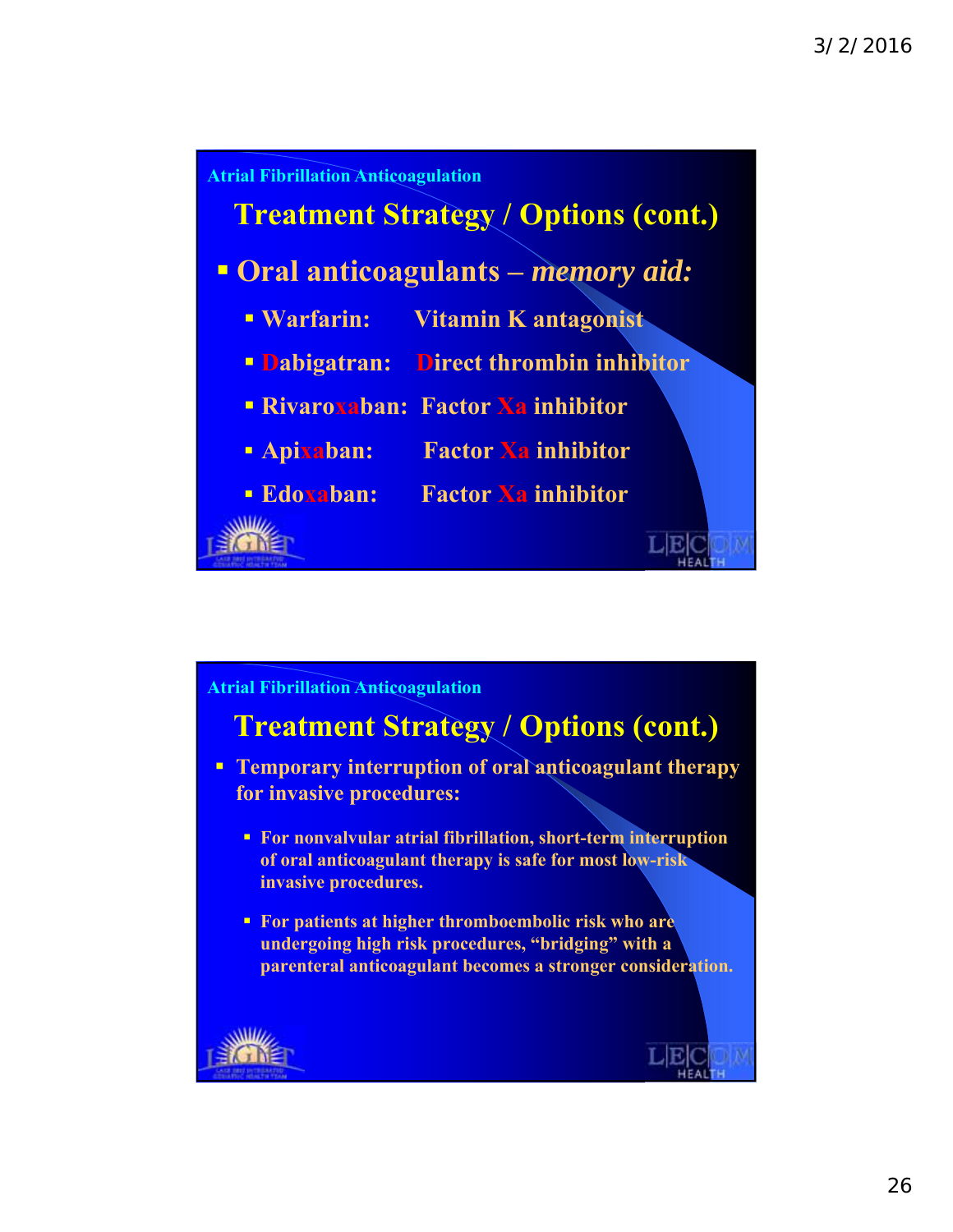### **Treatment Strategy / Options (cont.)**

**Temporary interruption of oral anticoagulant therapy for invasive procedures (cont.):** 

- **Warfarin**
	- **Number of days warfarin must be withheld prior to procedure depends on that individual's usual maintenance dose**
	- **Check INR prior to procedure to assure subtherapeutic level**
- **Dabigatran**
	- **If CrCl > 50 ml/min, stop dabigatran at least 1-2 days prior to procedure**
	- **If CrCl < 50 ml/min, stop dabigatran at least 3-5 days prior to procedure**

#### **Atrial Fibrillation Anticoagulation**

### **Treatment Strategy / Options (cont.)**

 **Temporary interruption of oral anticoagulant therapy for invasive procedures (cont.):** 

#### **Apixaban**

- **For moderate-high-bleeding risk procedures, stop apixaban at least 48 hours prior to the procedure.**
- **For low bleeding-risk procedures, stop apixaban at least 24 hours prior to the procedure.**
- **Rivaroxaban & edoxaban**
	- **Stop rivaroxaban and edoxaban at least 24 hours prior to the procedure.**

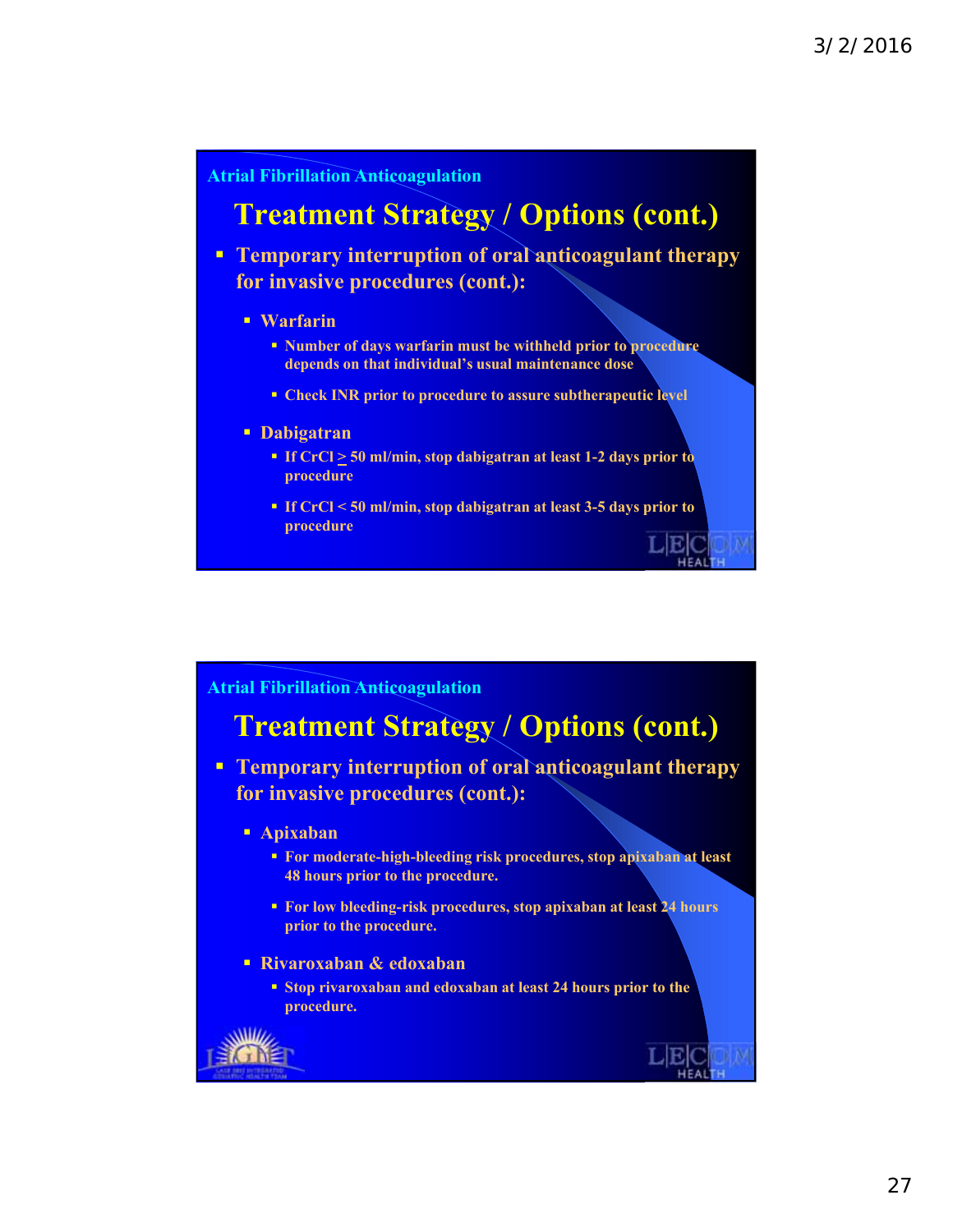### **Treatment Strategy / Options (cont.)**

**P** Dosing considerations for oral anticoagulants in **nonvalvular atrial fibrillation:** 

- **Warfarin**
	- **One (of two) oral anticoagulants that may be used in patients with severe renal dysfunction or end-stage renal disease (which is the other?)**
	- **Caution in patients with moderate-to-severe hepatic impairment.**

#### **Dabigatran**

- **If CrCl > 30 ml/min, dose is 150 mg PO BID**
- **If CrCl is 15-30 ml/min, dose is 75 mg PO BID**
- **If CrCl < 15 ml/min, avoid use**

#### **Atrial Fibrillation Anticoagulation**

### **Treatment Strategy / Options (cont.)**

**- Dosing considerations for oral anticoagulants in nonvalvular atrial fibrillation (cont.):** 

#### **Apixaban**

- **Usual dose is 5 mg PO BID, unless the patient has at least two of the following (in which case the recommended dose is 2.5 mg PO BID):**
	- **Age**  $\geq 80$  years
	- **Weight < 60 kg**
	- **Serum Cr**  $\geq 1.5$  **mg/dL**
- **Is the other of the two oral anticoagulants that may be used in patients with severe renal dysfunction or end-stage renal disease**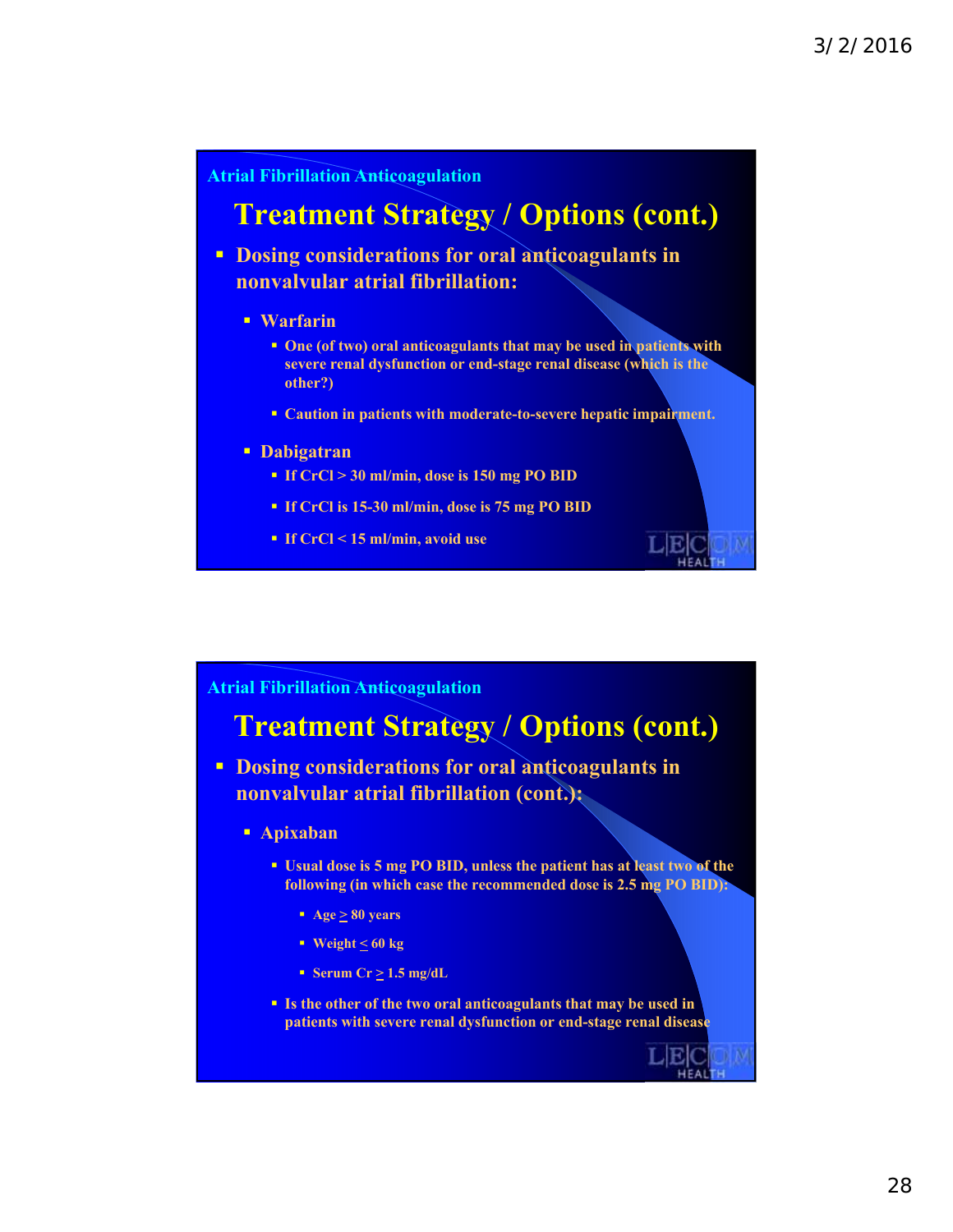

### **Treatment Strategy / Options (cont.)**

**- Dosing considerations for oral anticoagulants in nonvalvular atrial fibrillation (cont.):** 

- **Rivaroxaban**
	- **If CrCl > 50 ml/min, dose is 20 mg PO daily**
	- **If CrCl is 15-50 ml/min, dose is 15 mg PO daily**
	- **If CrCl < 15 ml/min, avoid use**
- **Edoxaban**
	- **If CrCl is 51-95 ml/min, dose is 60 mg PO daily**
	- **If CrCl is 15-50 ml/min, dose is 30 mg PO daily**
	- **If CrCl > 95 ml/min, avoid use**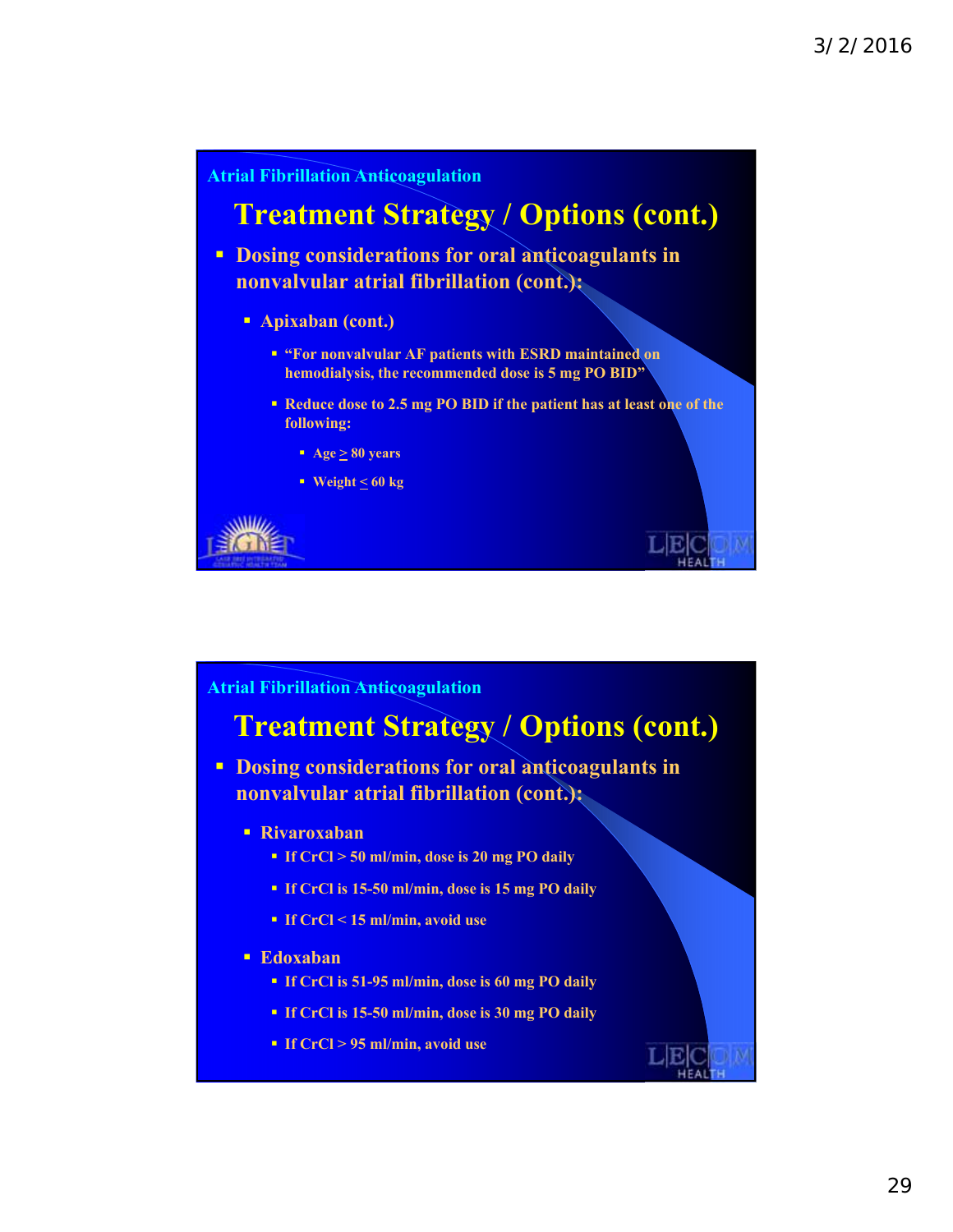# **Atrial Fibrillation Anticoagulation Treatment Strategy / Options (cont.) Special circumstance worth noting… After coronary revascularization, in patients with nonvalvular AF and a CHA<sub>2</sub>DS<sub>2</sub>-VASc score > 1, current consensus is that "it may be reasonable to use clopidogrel concurrently with oral anticoagulants but without aspirin."** EK I N

#### **Cardiovascular Case for questions 1 & 2**

#### **Use the following case for the next two questions:**

**A 46-year-old female presents for preoperative evaluation prior to elective total abdominal hysterectomy. Her medical history is significant for endometriosis, hypertension, and paroxysmal atrial fibrillation. An echocardiogram performed last month revealed normal left ventricular systolic function, mild tricuspid regurgitation, trace mitral regurgitation, and no significant structural abnormalities. Her medications include warfarin 2 mg PO daily and atenolol 25 mg PO BID. Her INR is 2.8. The remainder of her lab work (CBC and CMP) is within normal limits. Physical examination reveals: blood pressure 126/82 mmHg, pulse 80 bpm, and respirations 12 per min. There is no jugular venous distension, lungs are clear to auscultation bilaterally (no crackles or wheezes), cardiac rhythm is regular and there is no S3, S4, murmur, or rub. There is no peripheral edema.** 

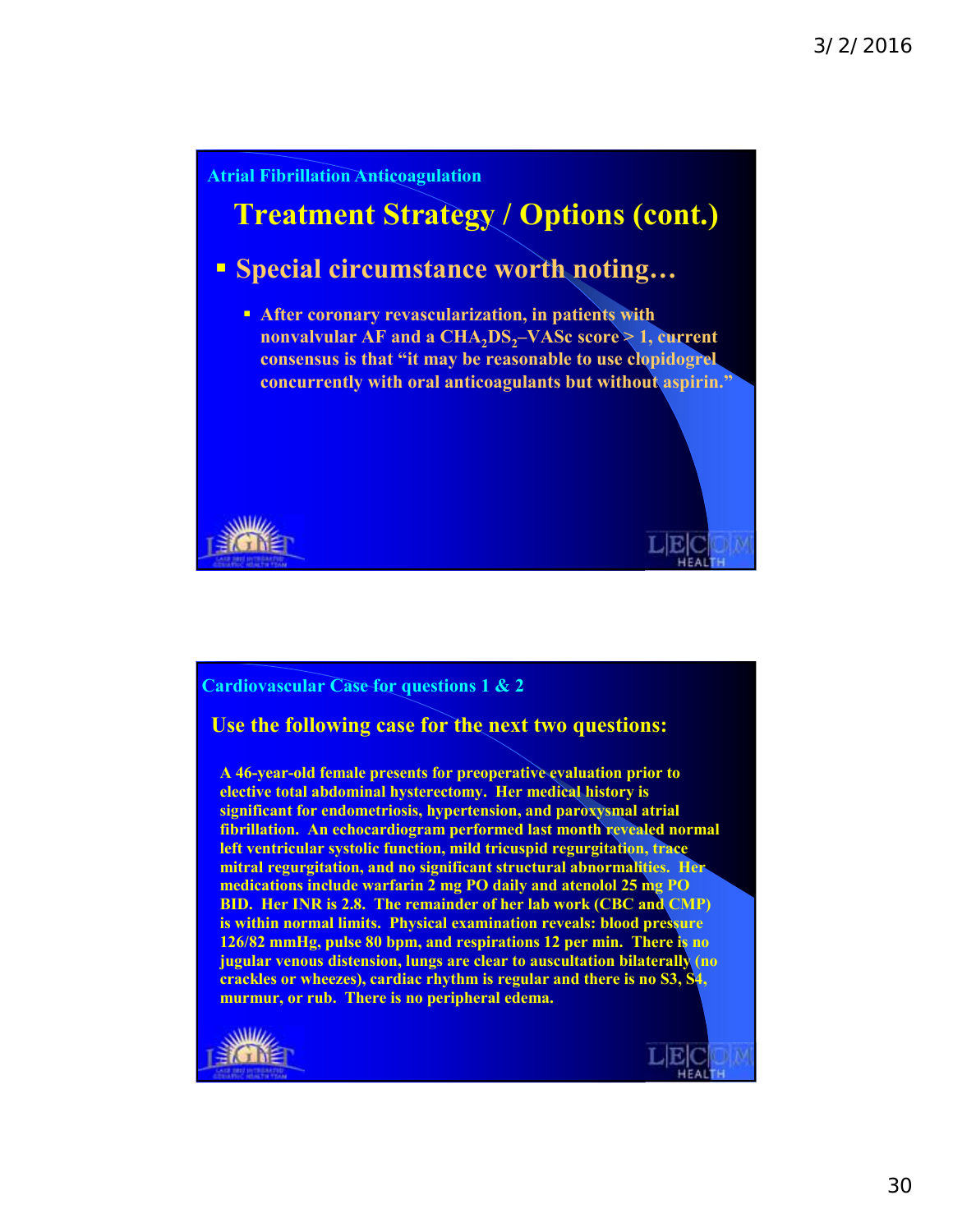

#### **Cardiovascular Case 1**

#### **Question 2**

**Provided that the surgery was uneventful, which of the following is the most appropriate recommendation regarding anticoagulation postoperatively?**

- **A. Do not resume anticoagulation postoperatively, as it is not indicated in this patient.**
- **B. Resume warfarin as soon as the surgeon feels that the patient is at a low risk for bleeding. Discharge the patient when the INR is > 2.**
- **C. Begin enoxaparin 1 mg/kg SQ BID and resume warfarin 2 mg PO daily as soon as the surgeon feels that the patient is at a low risk for bleeding. Check the INR daily. Discontinue enoxaparin and discharge the patient when the INR is**  $\geq 2$ **.**
- **D. Begin enoxaparin 1 mg/kg SQ BID and resume warfarin 2 mg PO daily as soon as the surgeon feels that the patient is at a low risk for bleeding. Check the INR daily**  until the INR is  $\geq 2$ . Discontinue enoxaparin after 10 doses regardless of INR.

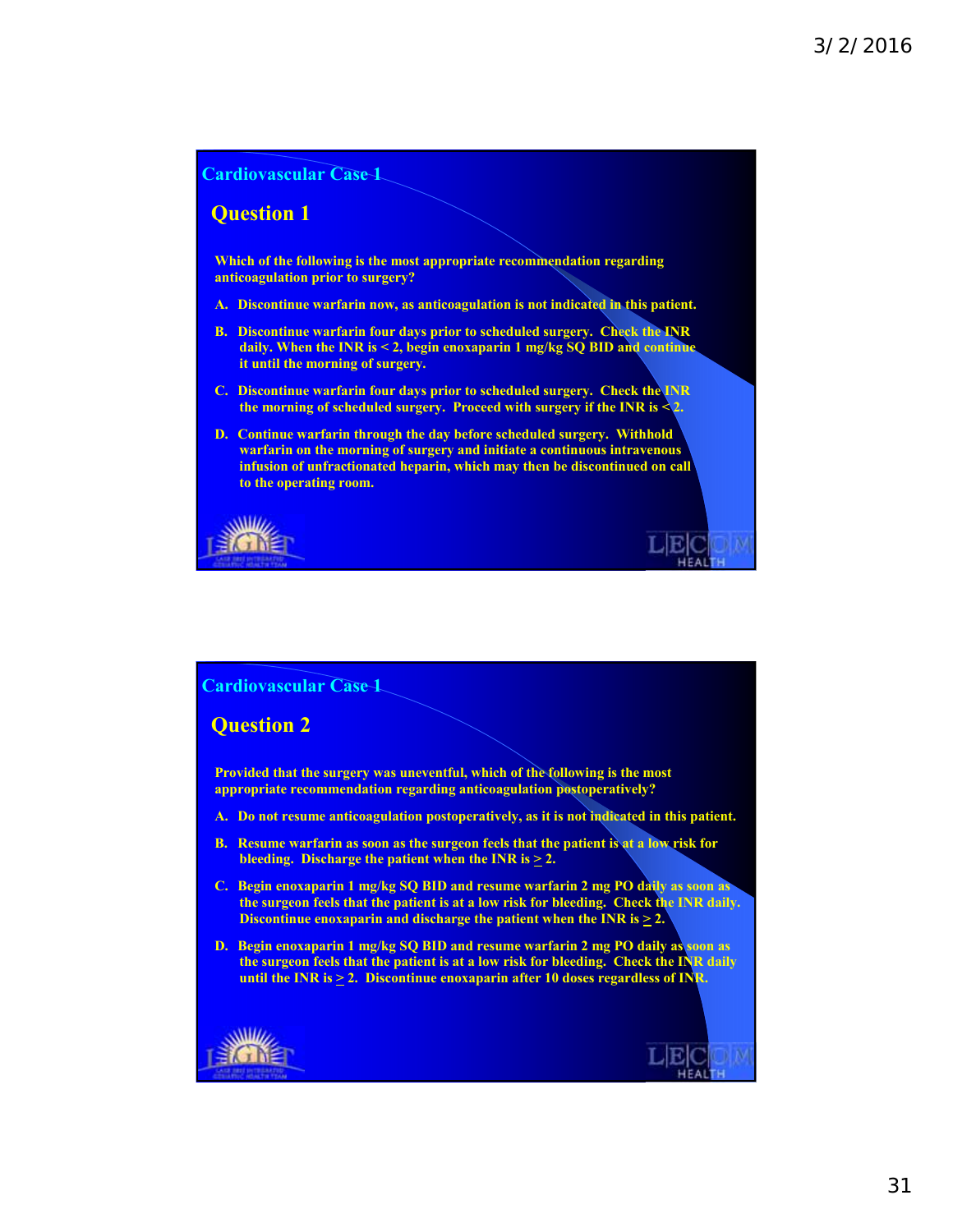#### **Cardiovascular Case for questions 3 & 4**

#### **Use the following case for the next two questions:**

**A 66-year-old male presents for preoperative evaluation prior to elective total right knee arthroplasty. His medical history is significant for DJD, type II diabetes mellitus, and paroxysmal atrial fibrillation. An echocardiogram performed three months ago revealed mild left ventricular systolic dysfunction (LVEF 45%), mild mitral regurgitation, trace tricuspid regurgitation, and mild thickening of the aortic valve without stenosis. His medications include rivaroxaban 20 mg PO daily, metformin 500 mg PO BID, sitagliptin 100 mg PO daily, metoprolol 25 mg PO BID, and acetaminophen 650 mg PO q 6 hrs. PRN pain. His preoperative lab work (including PT/INR, CBC, and CMP) are within normal limits. Physical examination reveals: Temperature 97.8̊ F, blood pressure 122/76 mmHg, pulse 68 bpm, and respirations 14 per min. There is no jugular venous distension, lungs are clear to auscultation bilaterally, cardiac rhythm is regular, a soft S4 is present, and there is no S3. A grade 2/6 pansystolic murmur is heard at the cardiac apex. Abdominal exam is unremarkable. With the exception of mild swelling of the right knee, there is no peripheral edema.** 

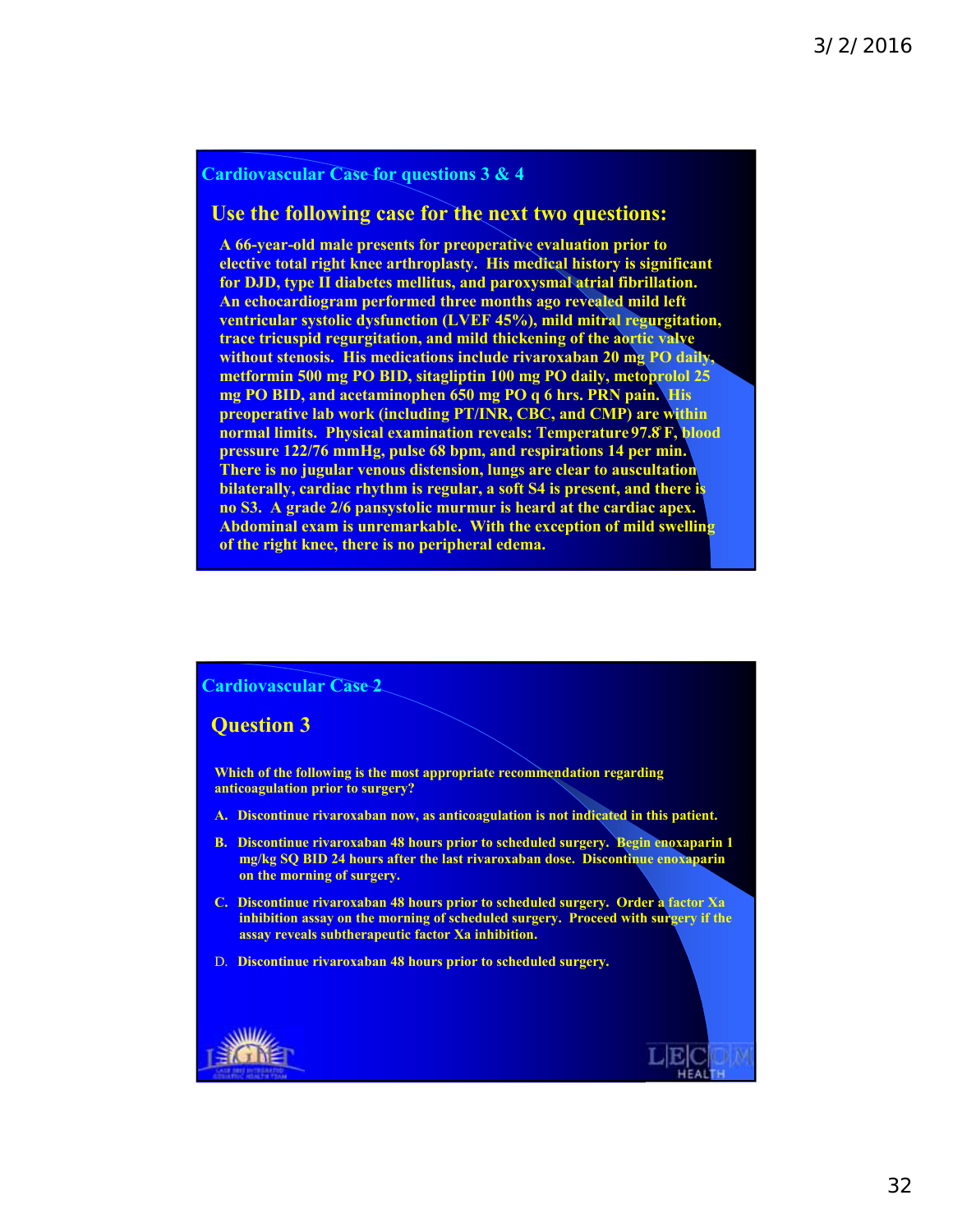

#### **Cardiovascular Case 3**

#### **Case Presentation 3**

**A 53-year-old male presents to his primary care physician's office for a scheduled routine medical evaluation. He denies any symptoms or recent problems, and he states that he feels fine. His medical history is significant for coronary artery disease (having undergone implantation of a drug-eluting stent into the proximal LAD four months ago), hypertension, and hyperlipidemia. An echocardiogram performed one week after LAD stenting revealed normal left ventricular systolic function (LVEF 55%), mild mitral regurgitation, mild tricuspid regurgitation, moderate left atrial dilatation, and no other significant structural abnormalities. His current medications include aspirin 81 mg PO daily, clopidogrel 75 mg PO daily, atorvastatin 80 mg PO daily, metoprolol ER 100 mg PO daily, and ramipril 5 mg PO daily. Vital signs are: temperature 98.4 F, blood pressure 124/78 mmHg, pulse 68 bpm, and ̊ respirations 12 per min. The remainder of the physical examination is unremarkable except for an irregularly irregular rhythm, and a grade 2/6 pansystolic murmur heard along the lower left sternal border and at the cardiac apex. A 12-lead electrocardiogram is obtained (see next slide).**